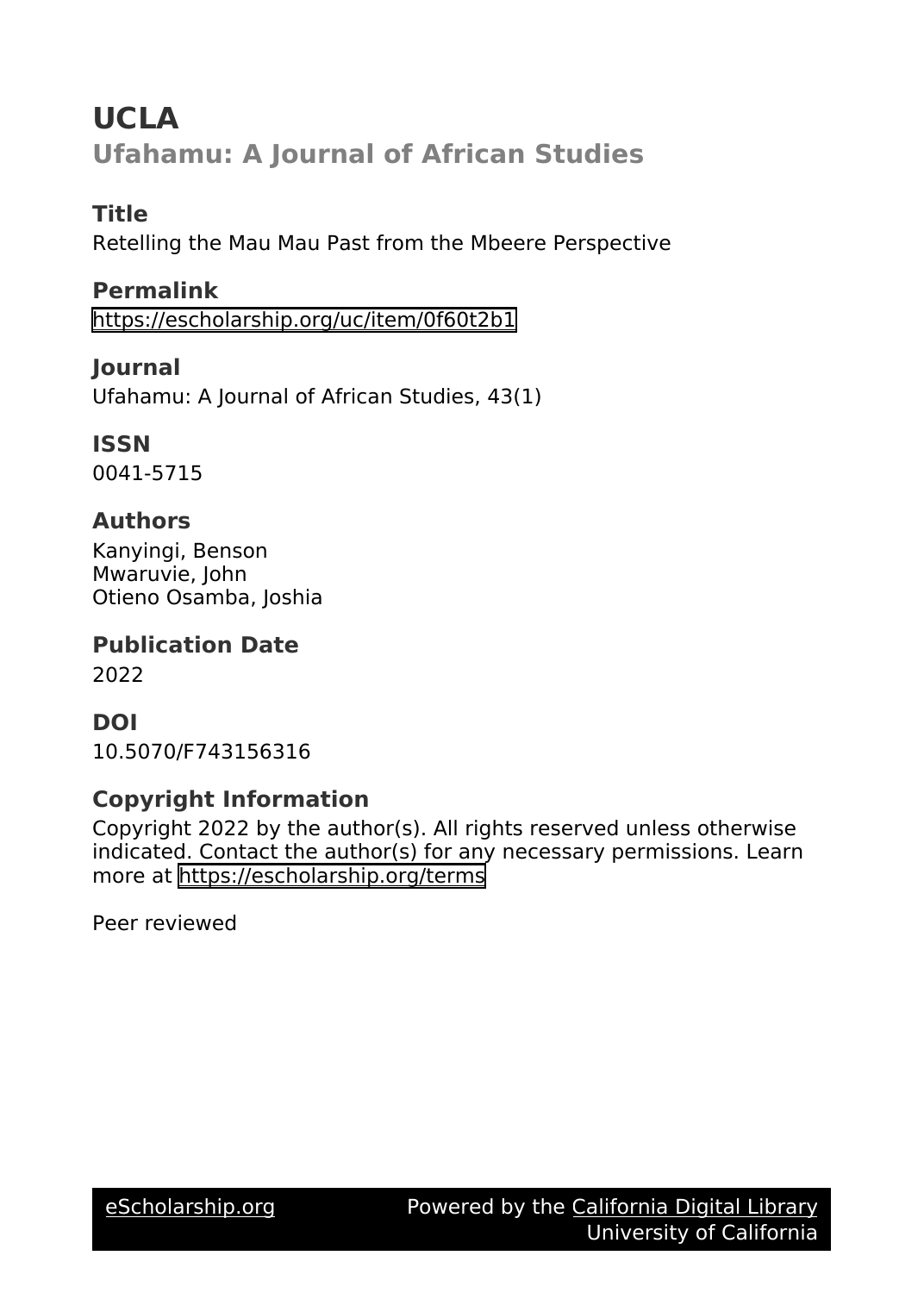## <span id="page-1-0"></span>**Retelling the Mau Mau Past from the Mbeere Perspective**[1](#page-22-0)

Benson Kanyingi, John Mwaruvie, and Joshia Otieno Osamba

### **Abstract**

*This article analyzes the contested historical narrative behind the Mbeere's role in the Mau Mau movement. Specifically, it explores the role of memorialization and marginalization in reconfiguring this past. With respect to the latter, the Mbeere were ostracized from the Mau Mau movement after the Kenyan Parliament, headed by Dedan Kimathi, sought to consolidate support by encouraging local officials to lobby bordering ethnic groups. As a result, the Mbeere, who were suspected to be pro-government and anti-Mau Mau, faced brutal reprisals from the Kikuyu and the Embu, key players in the movement. Although the physical violence may have ended, the symbolic violence of denial and ostracism persists as the Mau Mau movement's memory is popularized and commodified through the British government's acknowledgement of their abuse against Kenyans in the Mau Mau struggle. The dominant history of the Mau Mau rebellion is harrowing for the Mbeere Mau Mau veterans, who in fact existed and fought tenaciously against the British but were subsequently omitted from these narratives. This article draws on oral testimonies and archival sources to explore this history and potential avenues for official recognition and memorialization.*

**Keywords***:* Embu, Identity, Mbeere, Mau Mau, Memorialization, Marginalization.

The Mau Mau movement is chiefly characterized by the manner in which the residents of Central Province, namely the Embu, the Kikuyu, and the Mbeere, fiercely resisted the British invasion.[2](#page-22-0) Having faced numerous humiliating defeats, the British invaders relied on reinforcements from Indians, Arab mercenaries, and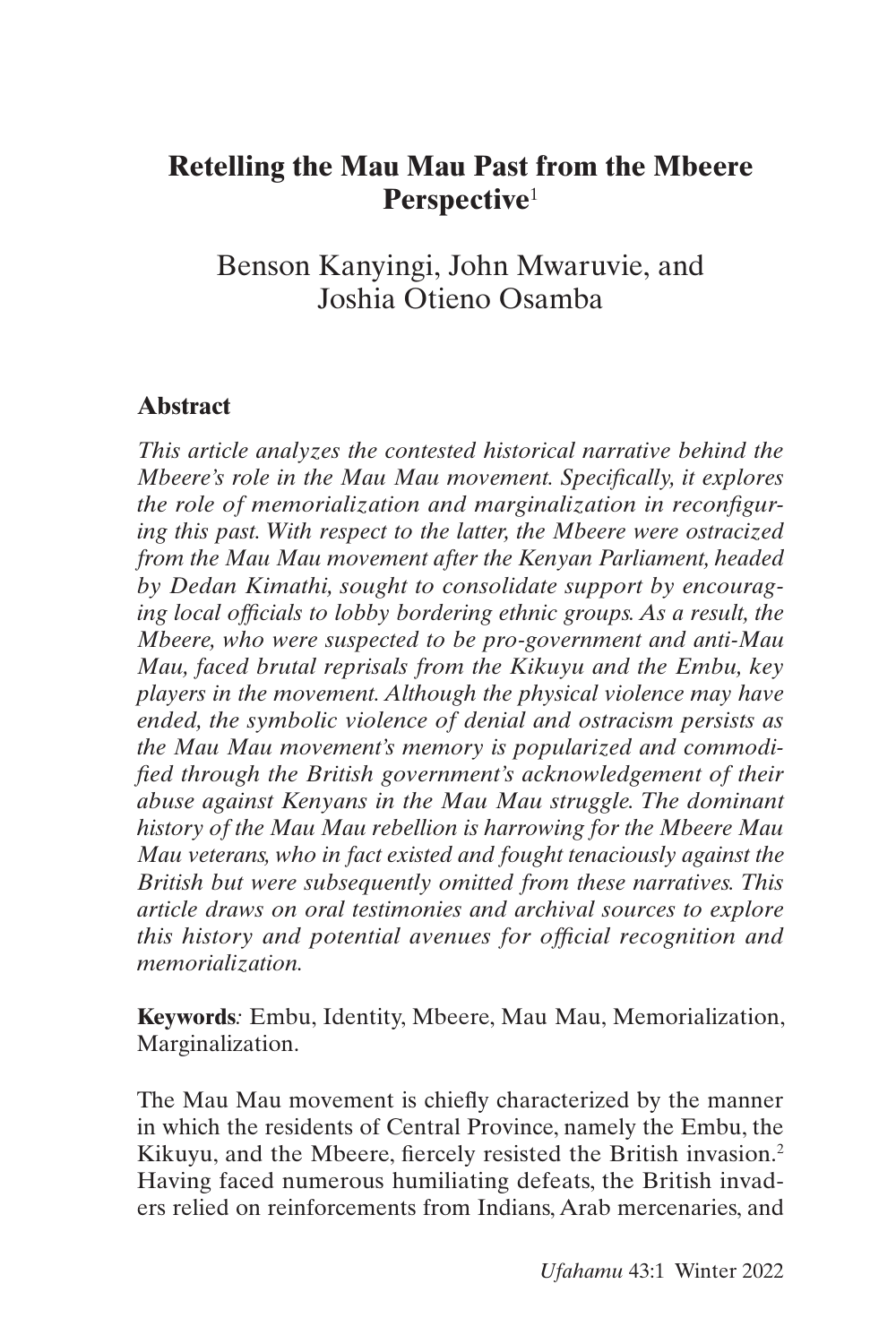<span id="page-2-0"></span>internal collaborators. Equipped with superior weaponry, the invaders engaged in what Richard Meinertzhagen terms "killing without mercy, burning all huts and razing the banana plantations to the ground."[3](#page-22-0) Unable to stop the advances of the invaders, most Central Province residents opted to settle for peace, accepting a new standard of living fraught with oppression. Heavy taxation, compulsory labor, and ongoing land seizures of the indigenous population forced many Kikuyu to abandon their homes. Some Kikuyu families were integrated into a squatter system, while others became urban workers. The British colonial administrators sent 454 Kikuyu families to the Embu District after their lands were converted into large-scale plantations.<sup>4</sup> Upon the Kikuyu's arrival in Embu, the two communities performed the adoption ceremony (*guciarua*), which enabled them to reach a settlement and attain a peaceful coexistence.<sup>[5](#page-22-0)</sup>

One of the strategies employed by the British government was the physical removal and relocation of the Mau Mau suspects, which it conducted through Operation Anvil. Huw Bennet acknowledges how this operation effectively dismantled the Mau Mau structures in Nairobi, pushing the movement's activities to rural areas.<sup>6</sup> Indeed, the political agitations in Nairobi and Kikuyuoccupied districts were alarmingly effective at attracting other ethnicities to the Mau Mau consciousness. To contain the spread of the Mau Mau rebellion, the colonial government adopted a "divide-and-rule" strategy, which worked well for imperialists as they gradually persuaded the Embu to resent the previously peaceful Kikuyu settlement.[7](#page-22-0) Essentially, the colonizers disrupted the lives of the Kikuyu by enforcing separatism and land consolidation. Meanwhile, the Embu accelerated the rejection, forcing the Kikuyu to establish villages in Itabua and Matakari as a form of strict population control[.8](#page-22-0) Moreover, any Kikuyu attempt to restart the Kikuyu Agricultural Clans Society (KACS) was swiftly quashed by the colonial government, as conveyed in the 1950 Embu District Annual Report: "While its [KACS] outward aims were theoretically good, there is no doubt that there were less praiseworthy aims underneath."[9](#page-22-0) Unfortunately, the British officials perceived the unity of the Kikuyu as a threat to the Embu residents, which motivated them to catalyze fear and disorder.

The Mbeere who lived in the Embu District were often praised by their British administrators, which contributes to a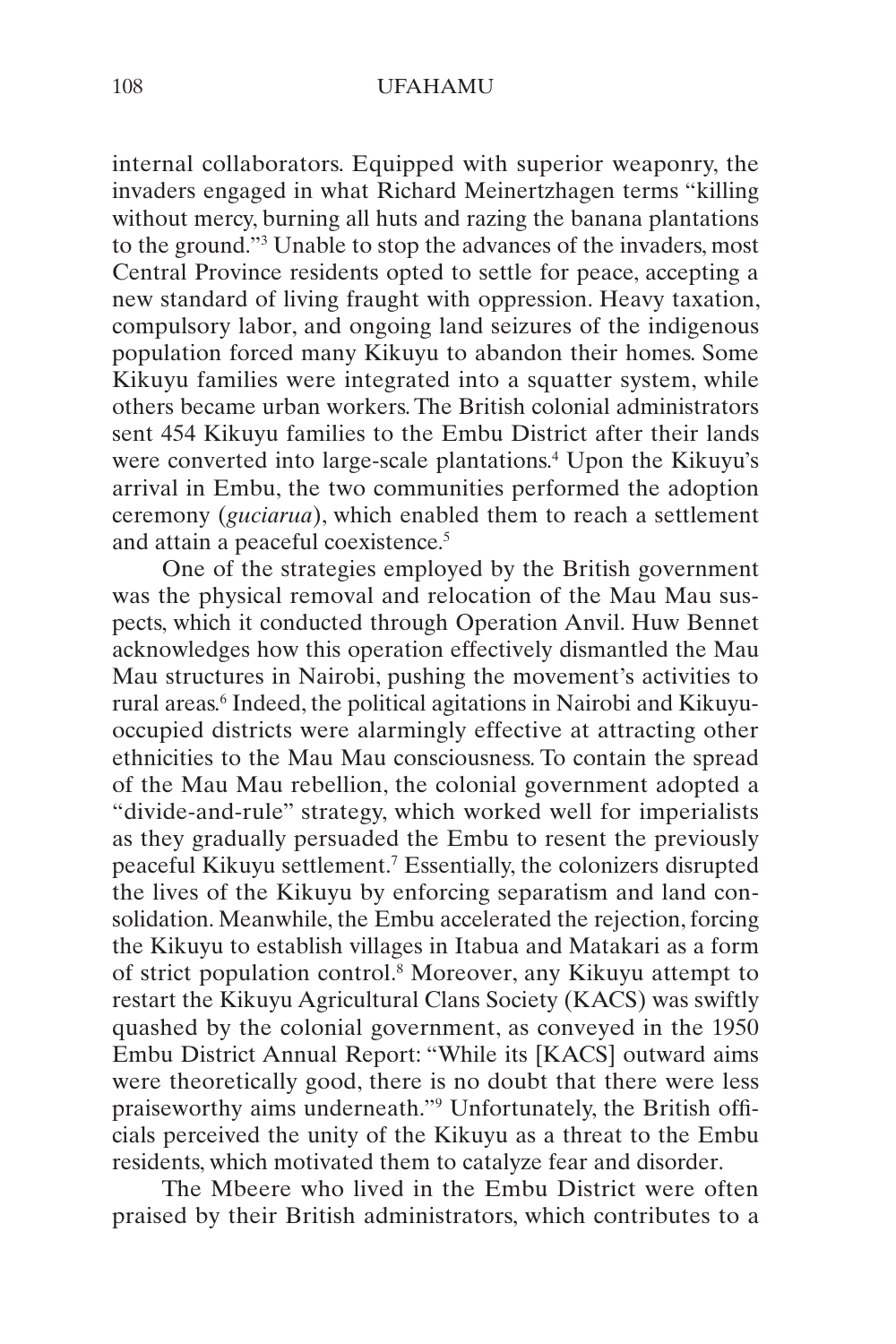<span id="page-3-0"></span>skewed historical narrative that fails to consider the full breadth of Mbeere participation in the Mau Mau rebellion. For example, Bernard Riley and David Brokensha suggest that the Mbeere in the Embu District were the most likely ethnicity to respond to the administration's demands, going as far as to engage in volun-tary communal labor in large numbers.<sup>[10](#page-22-0)</sup> Through politicization of ethnic differences, some Mbeere were convinced they were the colonial favorites—an ethnicity set apart from the others. While the Embu and the Kikuyu resented colonial rule, the Mbeere experience was different; land-hunger and overcrowded reserves were far less pronounced in their region. Moreover, Mbeere loyalism was often associated with the accumulation of wealth. The colonial government strategically exalted the Mbeere as a community that benefited immensely from their loyalty. However, the reality of the situation proved to be quite different as the Mbeere region lagged economically behind the Embu and Kikuyu regions of Central Kenya[.11](#page-22-0) The colonial officials' isolation of the Mbeere from other Central Kenya residents profoundly affected their respective memorialization in post-colonial Kenya. Despite the colonialists' efforts to detach the Mbeere from the Mau Mau movement's call for land and freedom, this article attempts to convey a different perspective of the Mbeere involvement, ultimately positioning them in a contested debate of Mau Mau history. Although their contribution is not neatly quantifiable, the Mbeere nevertheless played a critical role in the Mau Mau uprising. This paper offers a unique narrative for decolonizing existing knowledge and situating the Mbeere in a new wave of research justice for knowledge creation and achievement of liberation for those rendered invisible by a misrepresented past.

### **Effects of Colonial Encounters in the Mbeere Region**

The colonial records used the following words and phrases to describe the Mbeere region: "arid, sandy. . .unfavourably situated. . . rocky waste. . . struggle for existence. . . inhospitable country. . .["12](#page-22-0) According to colonial accounts, the Mbeere region remained untouched due to the innately conservative disposition of the Mbeere themselves and their disdain of missionary influence. Therefore, the pain of losing land (and its concomitant conviction to resist the colonialists), which was the primary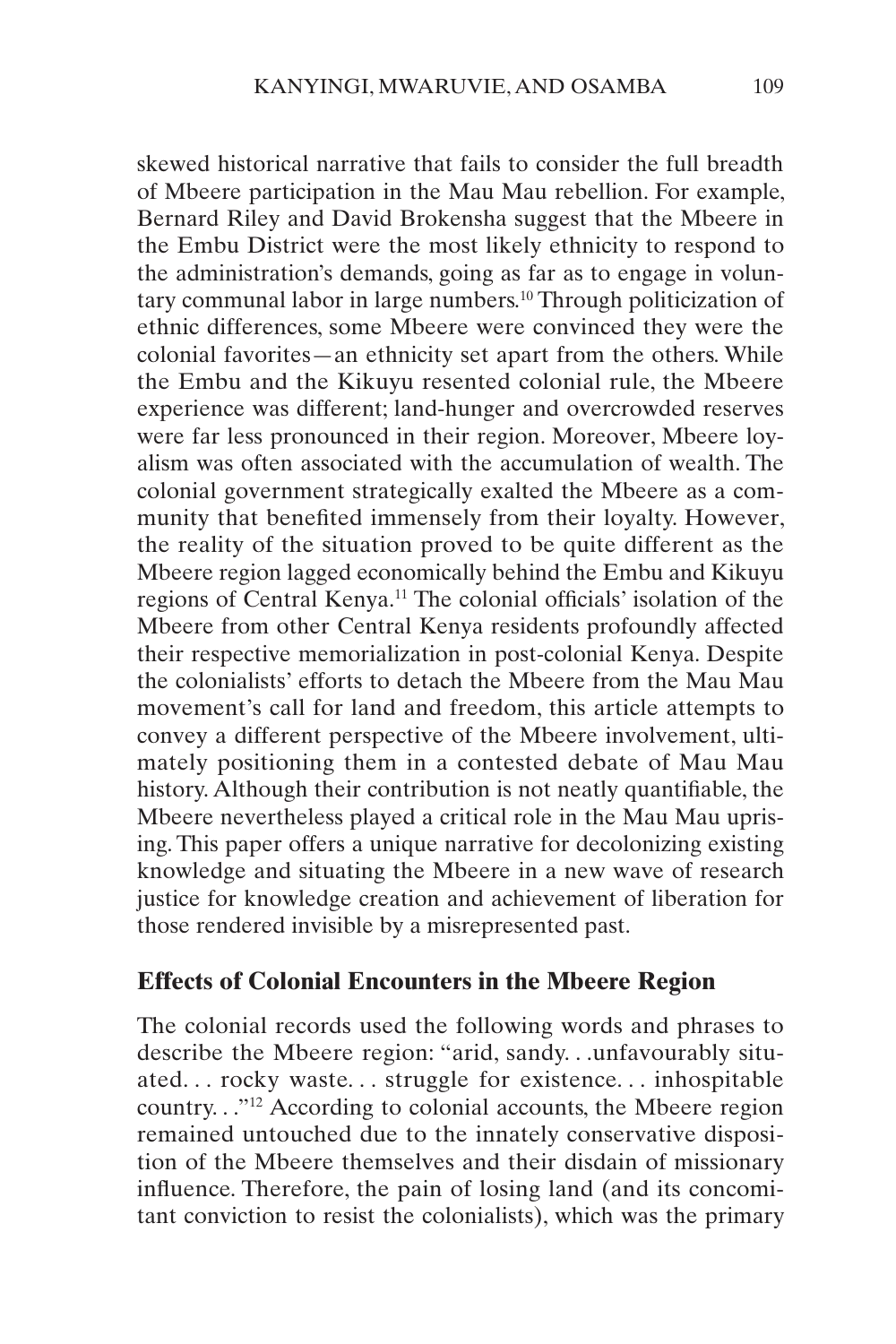<span id="page-4-0"></span>motivation for joining the Mau Mau movement for other ethnicities, was not widespread among the Mbeere. Yet, careful examination of the economic and social conditions of the time reveals a more complex reality. Although the colonial records explicitly state that the Mbeere region was untouched by civilized ideas, the wage economy and "civilisation mission" disrupted their way of life.<sup>13</sup> Specifically, the depletion of the Mbeere herds of goats and beehives created a unique incentive to join the Mau Mau movement. Thus, while Mbeere recruitment to the Mau Mau movement did not stem from traditional social inequities, it was nevertheless present in select regions.

The efficient functioning of the colonial government depended on the institution of chieftaincy, which attracted ambitious men who used their power to collect taxes and subject locals to colonial work. Marshal Clough states that the chiefs were under considerable pressure from their British officers to bring taxes.[14](#page-22-0) He further observes how the imposition of foreign rule caused significant changes and dislocations in Kenyans' lives. This change altered the social norms of local communities, particularly within the Embu District, where new power structures emerged due to colonial oversight[.15](#page-23-0) The chiefs, thereafter, reflected the same pressure upon the natives. Similarly distressing for the Mbeere was the increase of the hut and poll taxes from three to twelve rupees. Failure to abide by these colonial regulations created civil cases, which were adjudicated by the council of elders (*Kiama*).[16](#page-23-0) Additionally, chiefs tended to profit from these criminal tribunal cases through their collection of bribes and fines.[17](#page-23-0) As illustrated in the table below, which documents the issues presented at the Mbeere Native Tribunal in 1951, rates of tax evasion and overall non-compliance were high in the Mbeere region.[18](#page-23-0) The markedly high frequency of criminal cases tried in 1951 indicates defiance to colonial rule and demonstrates the Mbeeres' willingness to join forces with other disobedient communities to safeguard their autonomy.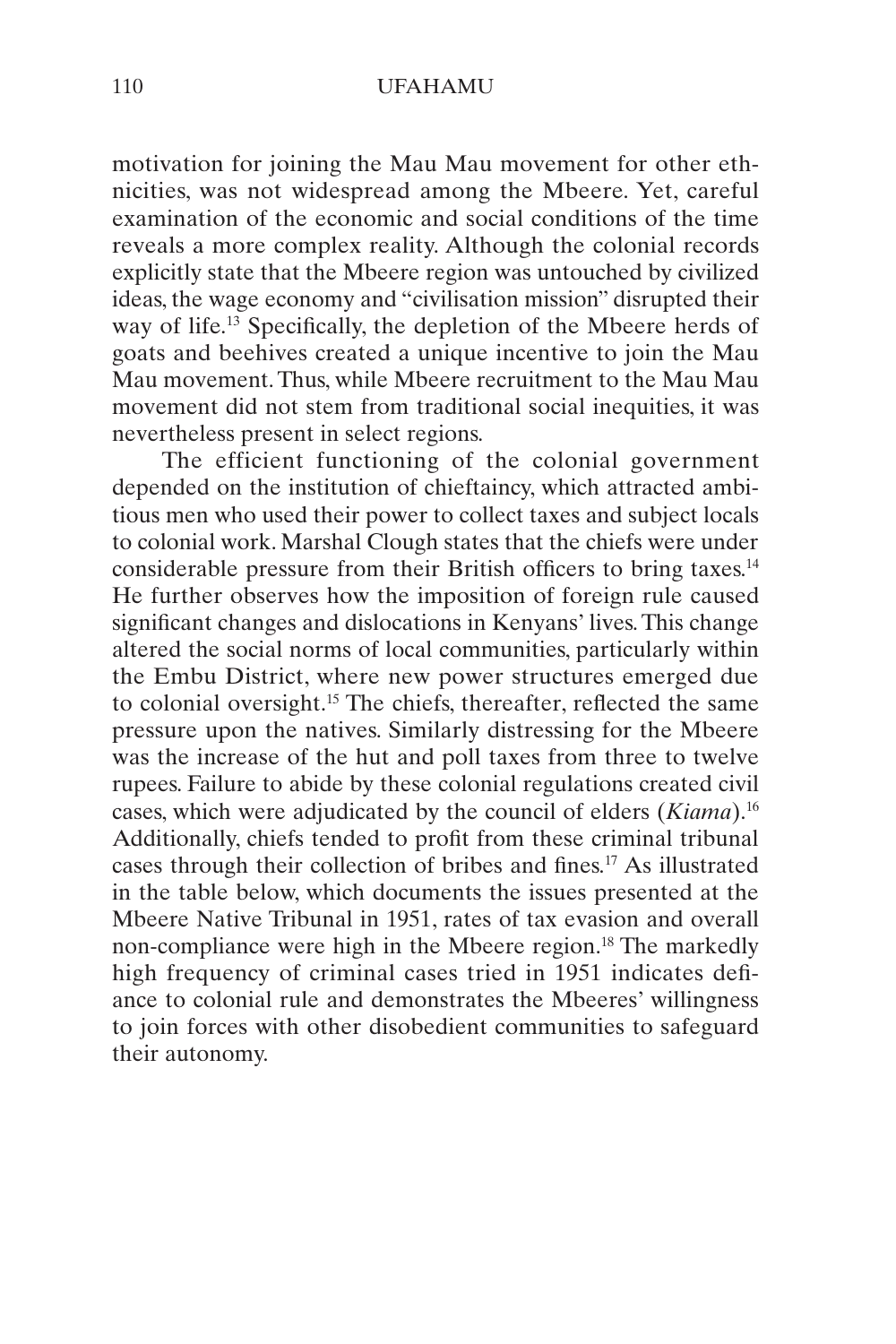<span id="page-5-0"></span>

| Criminal cases tried by various tribunal-1951       |                      |                        |
|-----------------------------------------------------|----------------------|------------------------|
| Offence                                             | Embu Native Tribunal | Mbeere Native Tribunal |
| 1. Tax Evasion                                      | 1091                 | 1959                   |
| 2. Cess                                             | 1117                 | 2070                   |
| 3. Breaches of ADC resolutions                      | 506                  | 208                    |
| 4. Breaches of Native<br><b>Authority Ordinance</b> | 380                  | 180                    |

The Mbeere contribution to the Mau Mau movement is rarely acknowledged due to the efforts of colonial administrators. Unless a deliberate strategy of carefully analyzing counter-insurgency materials for the underlying contributions of the Mbeere is implemented, they will remain unjustly excluded from the war of resistance in colonial Kenya.[19](#page-23-0) The following excerpt from the Embu District Intelligence Committee illustrates how the colonial authorities misrepresented Mbeere loyalism:

In December 1953, for example, 600 Mbeere armed with bows, arrows and shield and including old warriors well over 70 years of age volunteered for a mass sweep under the supervision of the police and army[.20](#page-23-0) No change in their attitude, which was well shown by 600 [Mbeere] turning up for an operation near Embu when in fact only 100 were asked for.[21](#page-23-0)

This narrative deceptively portrays the Mbeere as indisputable opponents of the Mau Mau movement who lacked the motivation to join its ranks. Along the same line, Jack Glazier suggests that "there was almost total rejection of Mau Mau by the Mbeere."<sup>[22](#page-23-0)</sup> A similar conclusion was arrived at by Daniel Branch, who regarded the Mbeere as keen loyalists[.23](#page-23-0) This perspective fails to liberate the Mbeere narrative in the Mau Mau movement and continues to have a profound impact on social relations in contemporary Kenya.

### **The Mbeere Uniqueness in the Mau Mau Movement**

In truth, one of the major mechanisms of anti-colonial resistance was supernatural power wielded by Mbeere medicine men. It is purported by scholars such as Jomo Kenyatta that men endowed with such powers were highly respected among the Kikuyu and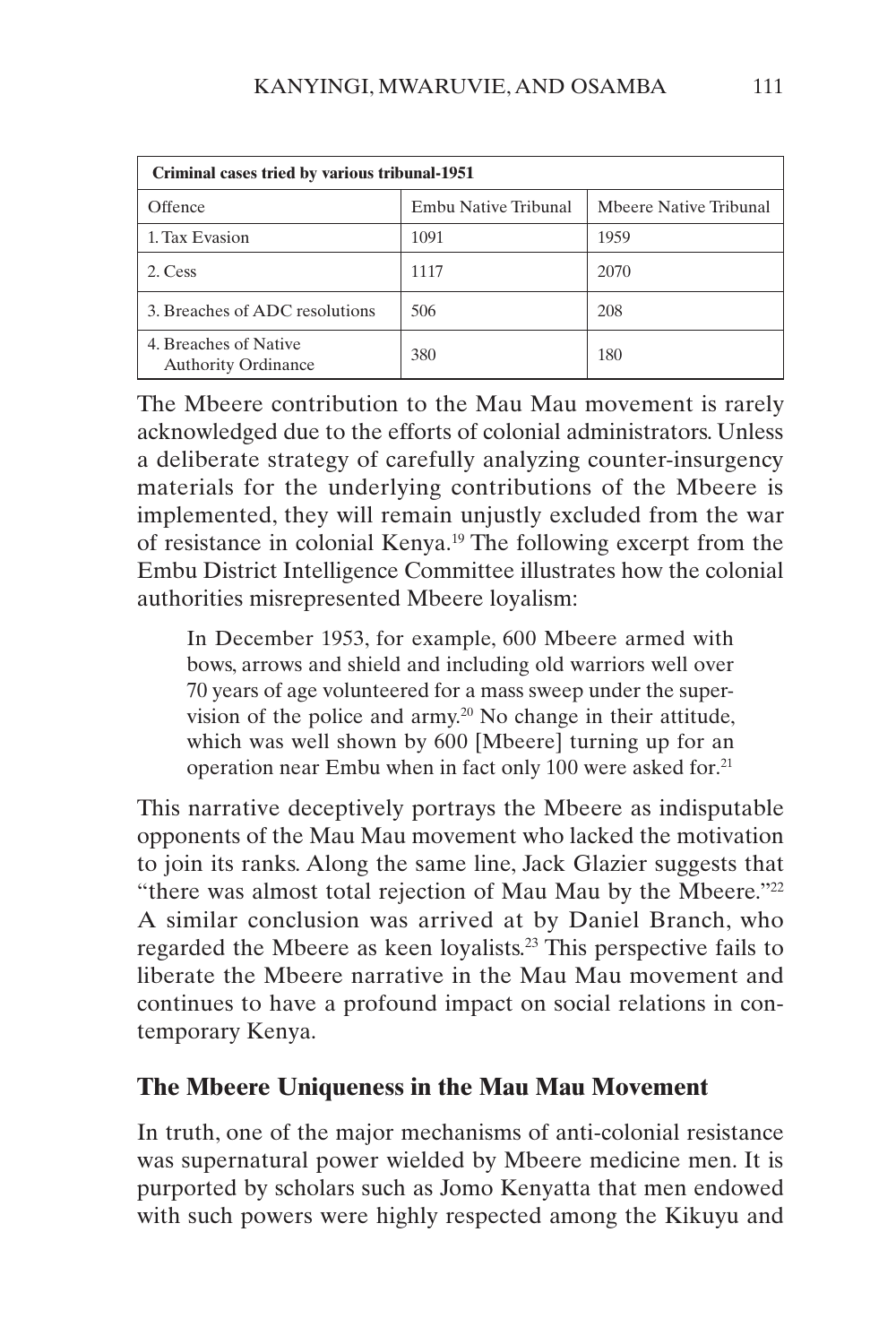<span id="page-6-0"></span>could communicate directly with *Mwene-Nyaga* (God).<sup>24</sup> The Kikuyu, like other ethnicities in Central Kenya, turned to God in times of distress, utilizing seers as a conduit through which they could receive Godly instruction[.25](#page-23-0) Furthermore, Satish Saberwal describes how individuals could leverage Mbeere seers to deter thieves, cure illnesses, and relieve hostilities.[26](#page-23-0) At the nexus of superstition, faith, and obedience, the deeply ingrained knowledge of witchcraft and magic within Mbeere culture made the Mbeere seers highly revered, garnering them the respect of people both within and outside their community.<sup>27</sup> Jeremiah Mugo, an Mbeere and Mau Mau seer, describes his role in the Mau Mau insurgency as follows: "In the Mau Mau movement, I was a seer. When I dreamt, I informed compatriots. Any extraordinary occurrence, I was left to decide the cause of action.["28](#page-23-0) The insurgents took heed of his forewarnings, allowing the movement to survive for many years. This example illustrates the centrality of individuals who possessed such unique powers. Recognizing their importance to the growth of the movement, the Mau Mau central committee yearned to control the Mbeere and their medicine men for manipulative purposes. Indeed, magic and witchcraft formed an integral part of the Mau Mau movement, making the Mbeere a target for recruitment as a result of their unique supernatural powers.

In addition to their mystic abilities, the Mbeere offered another distinct service to the movement: oathing and its associated rituals. Deeply rooted in the Mbeere culture due to its ability to promote unity and justice, oathing was leveraged by the Mau Mau movement to prevent division among the populace. One specific form of oathing in Mbeere that was especially pertinent to the Mau Mau movement was the sacrificing of a goat or sheep.[29](#page-23-0) With the oversight of a medicine man who orchestrated the ritual, a goat was stabbed seven times by litigants as they uttered: "If this is not the case, may I die as the goat does." Then the Mbeere elders dipped their walking sticks (*bakora*) in the blood before the litigants drank it[.30](#page-23-0) For conflict resolution, the colonial administrators allowed the Mbeere tribunal to use the *Ruengu* oath in cases of witchcraft, homicide, and theft[.31](#page-23-0) Oath-taking rituals in the Mbeere region systematically progressed the Mau Mau conscious-ness, prompting secrecy and discipline among those who partook.<sup>[32](#page-23-0)</sup>

The Mau Mau oath was a unifying tool that drew meaning from traditional structures, rendering Kenyans conscious of their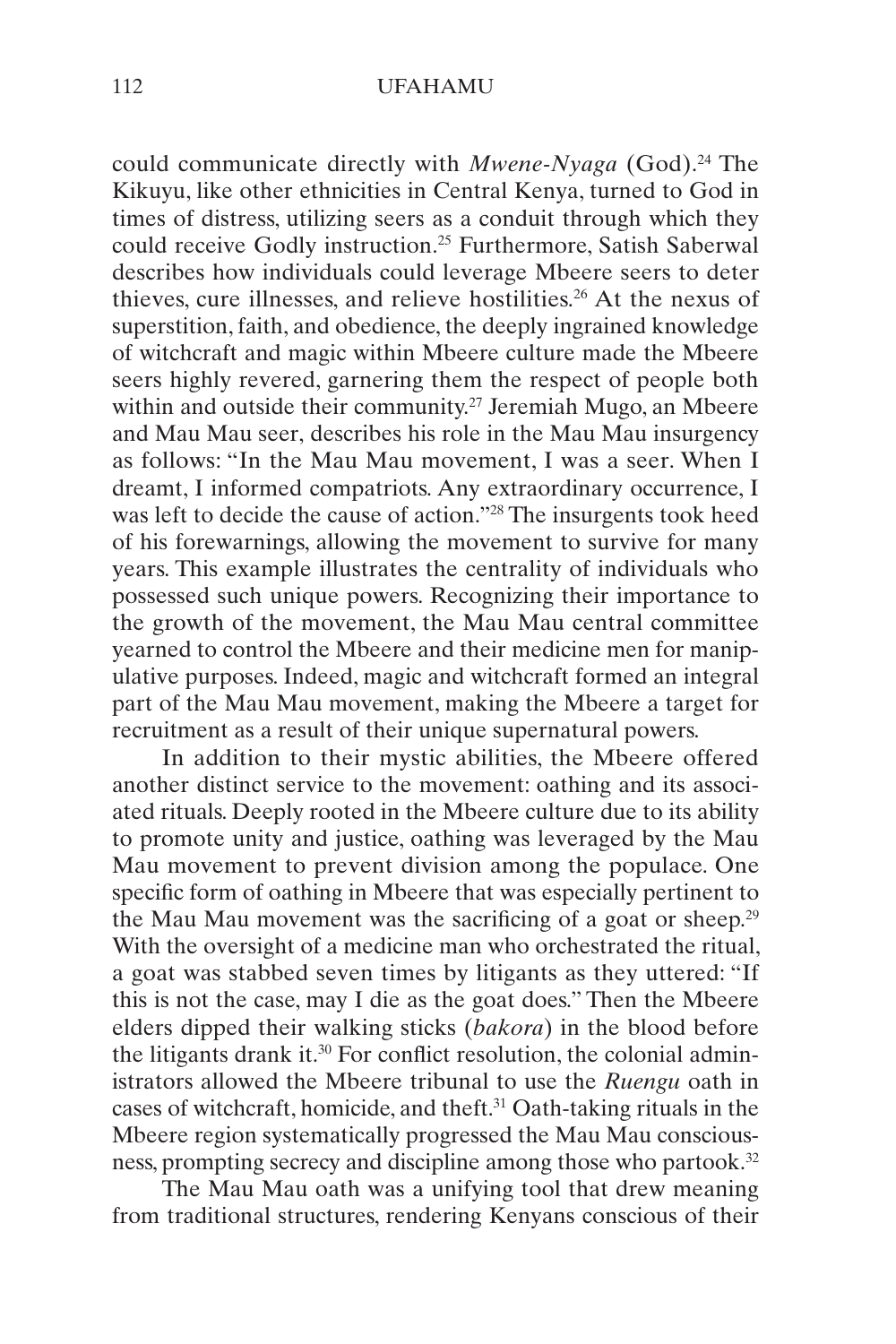<span id="page-7-0"></span>potential freedom from colonial rule. Essentially, oathing was a process whereby initiates committed to being reborn as Mau Mau adherents. Although the purpose of the oath was the "Unity of the People" (*Uiguano wa Muingi*), it was often forcefully applied and accompanied by elements of deception.<sup>[33](#page-23-0)</sup> For example, the Mau Mau oath was typically taken under duress; anyone who refused to take the oath underwent torture and outright elimination.<sup>34</sup> Nevertheless, the Mbeere supernatural powers remained obscured to the British colonial authorities, who, despite high levels of inquiry, were ultimately unsuccessful in properly conceptualizing the role of oathing and witchcraft within the Mau Mau insurgency.[35](#page-23-0) In sum, Mbeere participation in the Mau Mau movement legitimized the Mau Mau oath for political recruitment and facilitated the construction of a Kikuyu identity premised on shared culture.

As a counter-insurgency measure, the colonial government utilized propaganda to isolate and detach the Mbeere from the Mau Mau movement by vilifying the Mbeere chiefs as vigorous opponents of the Mau Mau insurgency. They highlighted the success of their propaganda in colonial reports in 1954, at the height of the Mau Mau revolt, to demonstrate that the colonial government was winning against the Mau Mau movement. A. L. Archer, a colonial administrator, described Mbeere involvement in the Mau Mau activities in the following manner:

Having verified 60 Mbeere individuals to have taken the infamous Mau Mau oath, I found that the oath did not turn them into enthusiastic Mau Mau adherents. A potent cleansing ceremony took place at Siakago on April 23, 1953, at 5:36 pm, where the Mbeere repatriates, oathed at the Barry Johnson farm, were de-oathed.<sup>36</sup>

To the colonial administrators, the malleability of the Mbeere allowed for redemption, unlike the Kikuyu, who were sent to detention and work camps to renounce the Mau Mau oath. In this way, the colonial government's propaganda wing had varying degrees of impact on each relevant ethnicity. Its main focus, however, was to incapacitate the Mau Mau movement by "reclaiming" the many Mbeere who had taken the first oath of unity.

Given that it did not face the same punitive villagization as other areas in central Kenya, the Mbeere region was an ideal hideout for the Mau Mau insurgents. Facing a shortage of food, Mau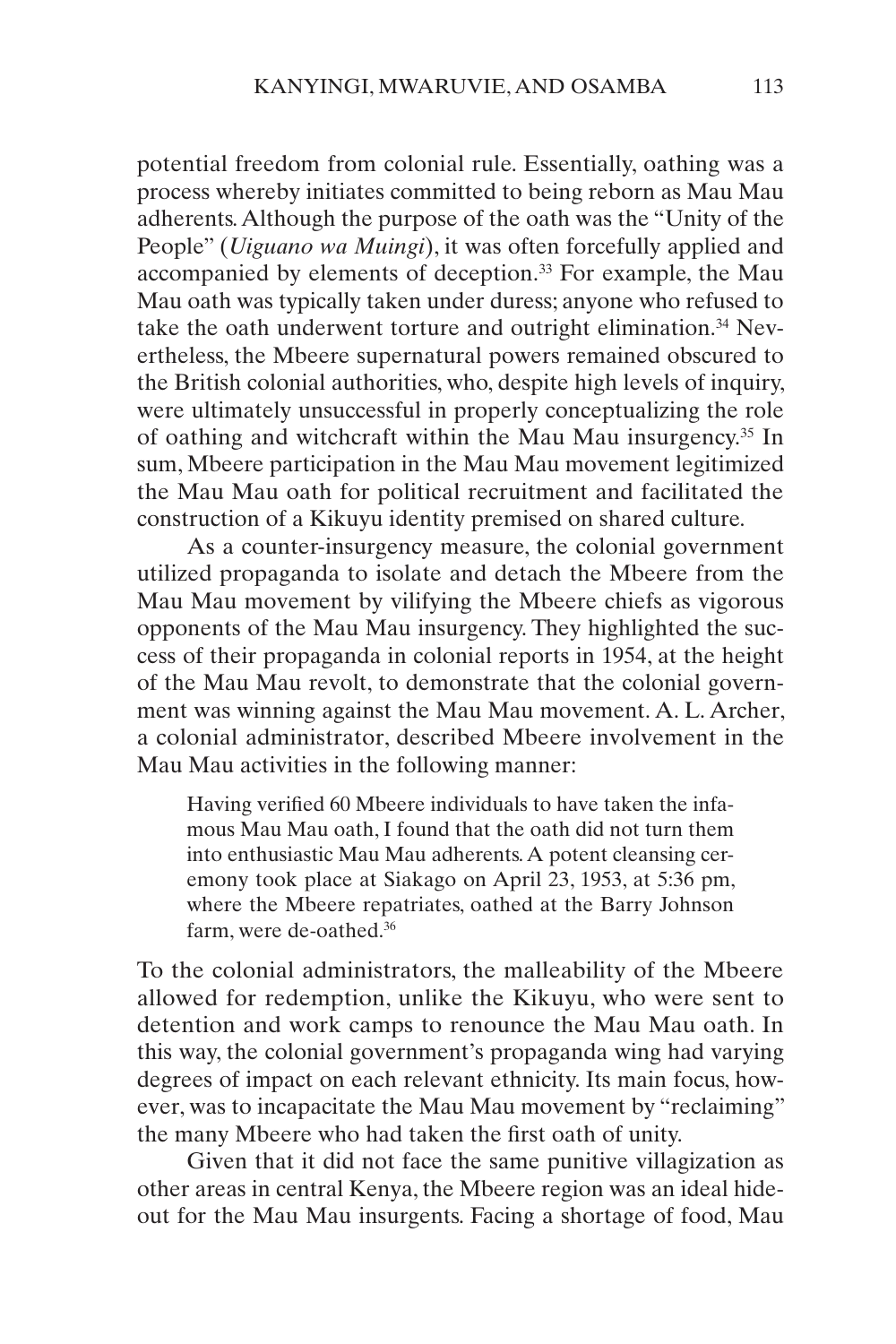<span id="page-8-0"></span>Mau rebels often found relief in Mbeere generosity. For example, Muthengi Mugwate, an Mbeere Mau Mau veteran, recalled how he supplied food to the insurgents in Gachoka (Southern Mbeere) for their safety.<sup>37</sup> Moreover, the scarcity of food was not simply ecologically driven; in a telegram conversation between the Governor and the Secretary of State, the former noted how the denial of food in the Kikuyu Land Unit proved to be a successful strategy in the fight against the rebellion. As a result, the insurgents were forced into small parties to search for sustenance; eventually, they found that the Mbeere region could consistently sustain their needs.[38](#page-24-0) Over time, the colonial government began to discover weak spots in areas with less fortified villages, prompting them to deploy "home guards," which were government-funded paramilitary forces consisting of either loyal local inhabitants or official security forces.[39](#page-24-0) Teams of Mbeere Mau Mau scouts responded to this development with surveillance and intelligence gathering; whenever Embu or Mbeere home guards appeared, they would send a clandestine warning: "*Runji nirwaucura*" (the river is full)[.40](#page-24-0) H.K Wachanga vividly portrays this role in the following scene: "One night, as the Mau Mau were singing and praying for Kenyatta, Mau Mau warned his group about the approach of government security forces. As a result, the insurgents were able to disperse without their presence being discovered.["41](#page-24-0) It is within such instances that the contribution of the Mbeere insurgents routinely enabled the survival of the Mau Mau movement.

### **Identity Politics in the Embu Region**

Before colonialism, the Embu and the Mbeere coexisted as equals.[42](#page-24-0) They engaged in foodstuff exchange consisting of goods like sorghum, lablab beans, pigeon peas, and finger millet, which left in caravans from the Mbeere region to Embu markets. This economic relationship displays the industriousness of the Mbeere, who understood the benefit of maintaining relationships with the other ethnic groups of central Kenya. Indeed, good relations and stable trade between the Mbeere and the Embu reactivated old ties that had endured for several generations, allowing them to travel into each other's territory, temporarily host one another, and provide support in times of need.<sup>43</sup> These ties were especially important as Embu climatic conditions became more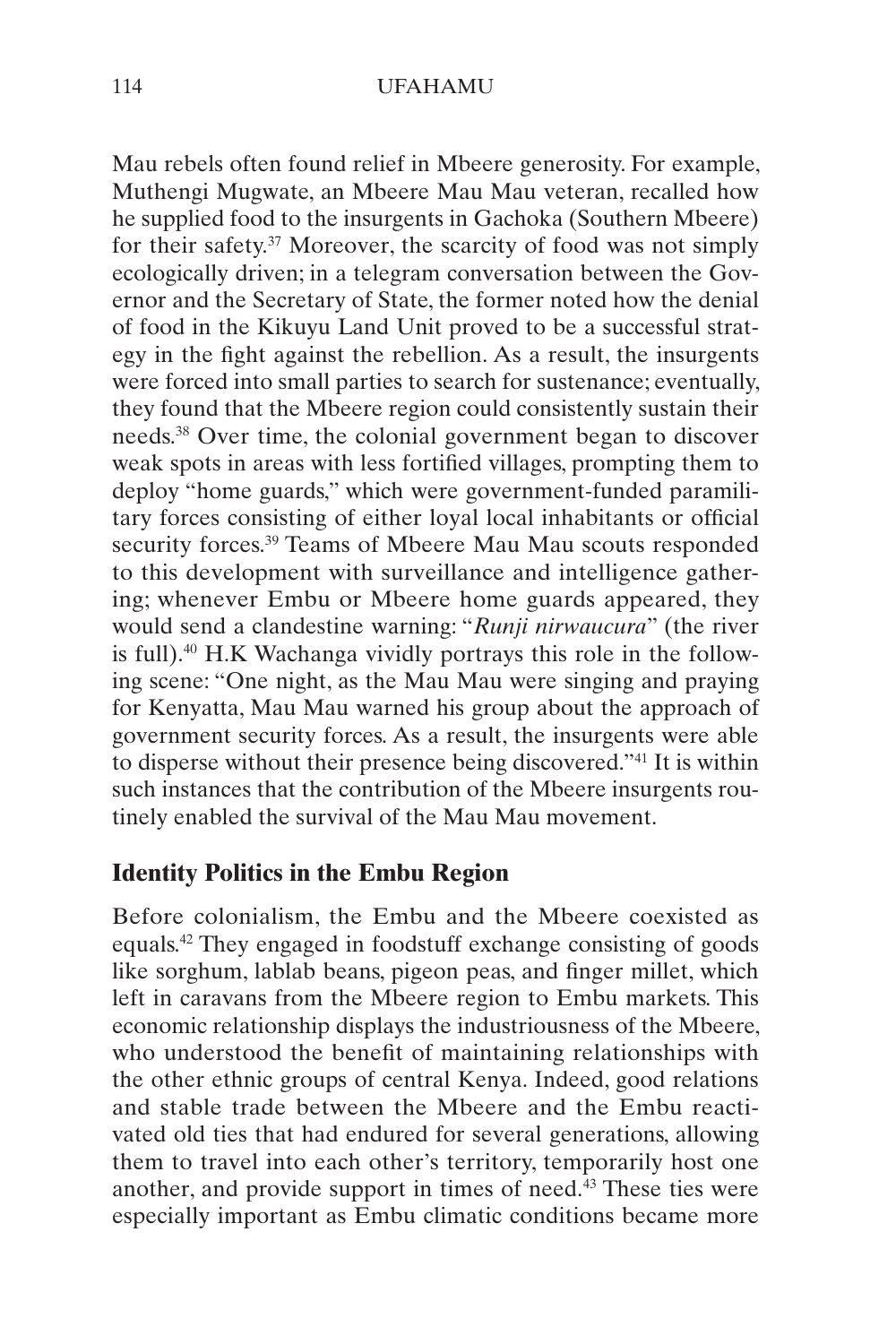<span id="page-9-0"></span>agriculturally productive than those of the arid Mbeere landscape, resulting in a migration of Mbeere out of their homeland and the establishment of a food-structured relationship between the two groups. Here, Angelique Haugerud draws a connection between food security and the nuances of power and politics at large.<sup>44</sup> As the Mbeere livelihood became unstable, their political status also suffered, and patron-client relations evolved disfavourably. Over time, the Embu's exceptional agricultural abilities allowed them to undermine the Mbeere and treat them as unworthy competitors[.45](#page-24-0) On the other hand, John Mwaruvie offers a shift from the static view of the Mbeere towards a more dynamic perspective of time-consciousness and effective engagement in specific activities throughout the year, such as farming, labor mobilization, and internal and regional trade.<sup>46</sup> On the whole, however, the Mbeere were portrayed as consumers who did not develop commensurately with the changing system, which profoundly affected their identity.

A combination of the Embu region's geography, population density, and climate fueled the growing social inequality between the Embu and Mbeere. These conditions helped to increase the wealth and prestige of the Embu, enabling them to assume a superior position within the Embu District (an administrative unit reserved for the Embu, Mbeere, Gichugu, and Ndia people). By contrast, with notably fewer geographical advantages, the Mbeere accepted a subordinate position, both politically and economically. This divergence of influence was beneficial for the colonial power, whose support was strategically shown to whichever side that best fit their wavering interests. $47$  Of course, such partialities precipitated unfavourable social outcomes between groups who, hitherto, had developed mutually beneficial relationships. Angelique Haugerud captures this local shift in her analysis of old Embu songs that mocked the Mbeere's lack of self-sufficiency during the time of drought:

In Mbeere from Karamandi to Evurore, I hear from *Njumo* (a traditional dance song) that the sorghum has been infected with smut. Let it be infected again and again, for they must pay back the grain we gave them during the famine of *Kithioro.* Woe unto you Mbeere people: I will mock you again and again, even if you do not give me water. If you do not dance at home, how will you dance in a foreign land?<sup>[48](#page-24-0)</sup>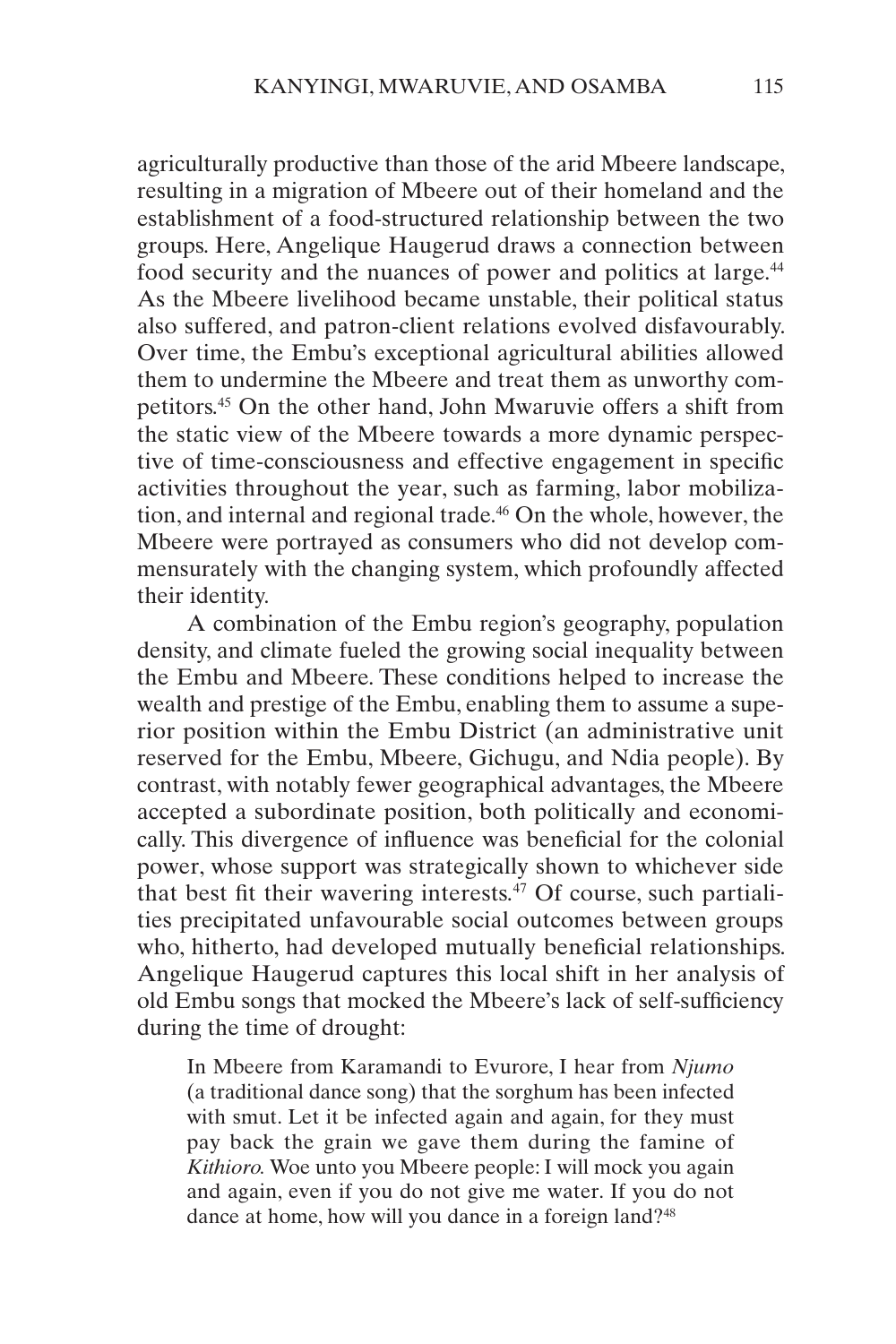<span id="page-10-0"></span>This example affirms Sherree Zalampa's claims that communities with relatively elevated statuses tend to be arrogant, boastful, and oppressive[.49](#page-24-0) Strained by these circumstances, many Mbeere found it easier to self-identify as Embu. Conversely, only on rare occasions would an Embian pose as a Mbeerian, given that the Embu now perceived themselves far too enlightened to identify with what they considered to be a lower class.<sup>50</sup> As noted by Leonidas Donskis, "the shifting identity is always troubled, and the troubled identity is always shifting.["51](#page-24-0) Realizing the impact of a collective identity for Embu and Mbeere, the colonial authority framed the latter as an innately conservative and lazy people who required a great deal of persuasion and supervision to cultivate. Correspondingly, the Embu adopted a similar perspective, pronouncing the Mbeere a weak and overly dependent people.

Distrust between the Embu and the Mbeere was further exacerbated by the perceived preferential treatment of the latter over the former. First, the claims and the counterclaims regarding boundaries between the Embu and the Mbeere induced bitterness and triggered hostility, especially as the Mbeere forfeited land on the Embu-Mbeere border[.52](#page-24-0) In 1954, a colonial administrator noted the following: "In February . . . the Mbeere, apart from a long-standing animosity regarding their boundary within the Embu Division (an administrative region of the Embu and the Mbeere) considered the inhabitants of the latter to be all Mau Mau adherents.["53](#page-24-0) Therefore, the Embu were accused of destroying political unity and social cohesion, which were considered crucial by the Mbeere for economic development. Second, merging the Mbeere within the Embu Division, rather than creating distinct administrative units, resulted in the Mbeere feeling physically exposed to Embu insurgent attacks and territorially excluded. Third, for administrative purposes, the colonial power operated exclusively from Embu territory, leaving no administrative officer posted to the Mbeere region until 1956. The Mbeere region, therefore, suffered political marginalisation and uneven development. The artificial conceptualisation of landscapes and their concomitant narratives shaped by the elites (the British colonisers and dominant ethnic groups) marginalised the Mbeere in the Embu District.<sup>[54](#page-24-0)</sup> Lastly, as Daniel Branch explains, the Embu incorrectly alleged that all Mbeere were serving as home guards, who were the main enemy of the Mau Mau movement.[55](#page-24-0) Ironically, during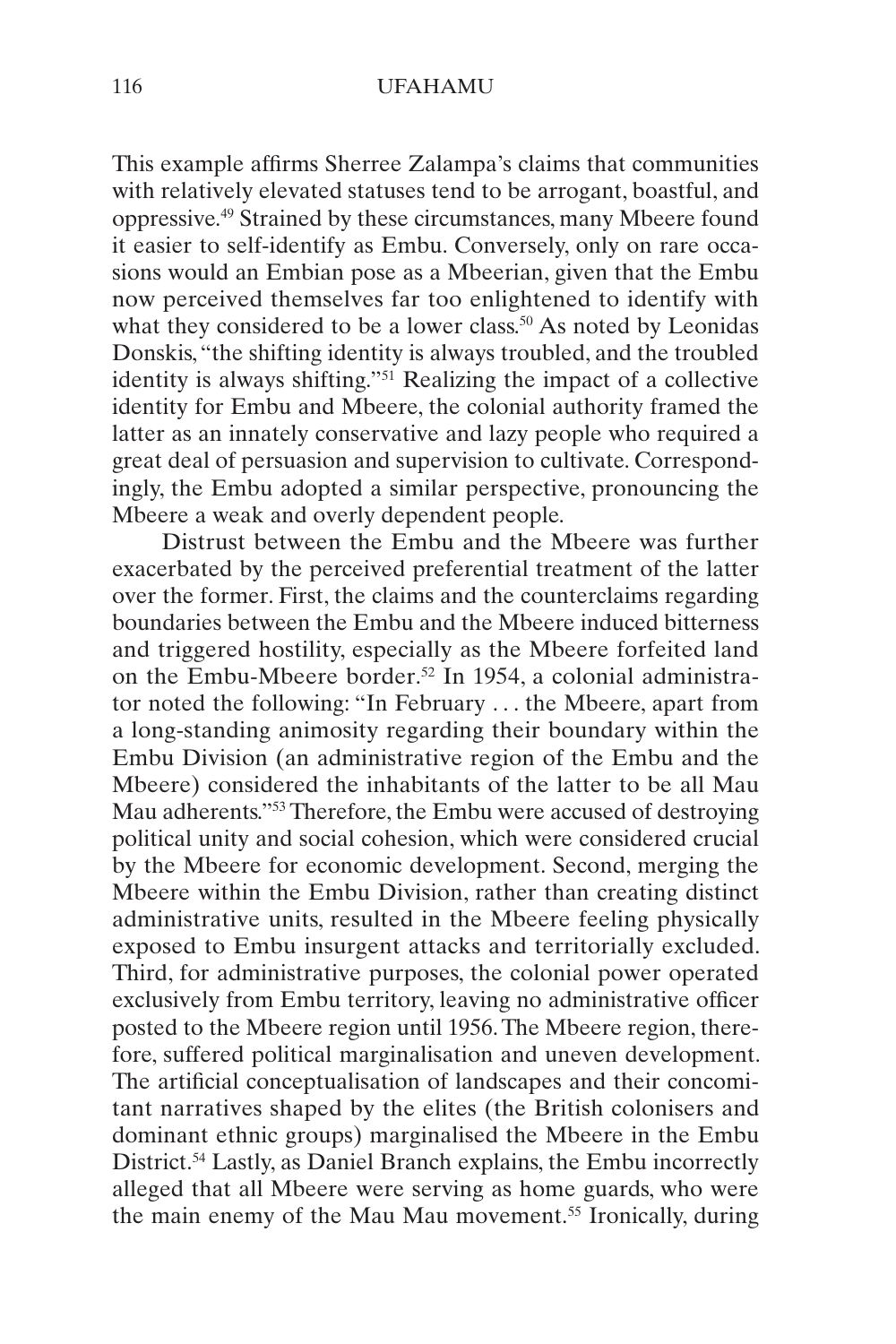<span id="page-11-0"></span>the war, the British colonial government actually converted loyal Kikuyu, Embu, and Meru guards into home guards.<sup>[56](#page-24-0)</sup> In short, the distrust created by the colonial administrators between the Embu and the Mbeere (who bore the worst effects) paved the way for further colonial exploitation.

The extortionate economy of Nairobi frustrated central Kenyan ethnicities equally, thereby contributing to the efficacy of the insurgency campaign and ultimately providing much-needed direction for ethnic solidarity and political consciousness. Consequently, the 80,000 souls in Nairobi city found identity in either their place of origin or, in the case of the Embu and Mbeere, in the suffering they endured together.<sup>[57](#page-24-0)</sup> Recognizing the mounting pressure, the colonial government sought to sanitize Nairobi of the insurgency by conducting "Operation Anvil" on April 24, 1954. Led by General George Erskine, a senior British Army Officer, this military operation sought to round up all the Kikuyu, Embu, and Meru to be screened and brought to trial.<sup>58</sup> Before Operation Anvil, an emergency committee meeting was held to assess the situation in Nairobi. The following is a précis of that meeting given by the Intelligence Adviser A. M. MacDonald to the Colony Emergency Committee on January 9, 1954:

There can be no doubt that a large proportion of them are still giving active assistance to Mau Mau while another large section is not prepared to come out on the government side. In those areas where the Kikuyu are known to be actively and voluntarily assisting the terrorists, the full weight of government must be brought to bear on the Kikuyu people as a whole. This involves more drastic action than has yet been taken. Unless drastic measures are employed, the rising tide of political consciousness will sweep other tribes into agitation and possibly violence. The government hoped to reduce the swollen Kikuyu population either by removing all Kikuyu from the city or subjecting them to strict control.<sup>[59](#page-25-0)</sup>

This passage indicates the indiscriminate, brutal, and vengeful character of Operation Anvil, which became increasingly apparent as the colonial government received countless complaints regarding its effect upon the guilty and innocent alike.<sup>60</sup> During this time, General George Erskine deployed an estimated 25,000 security forces who directed Africans to pack only one bag and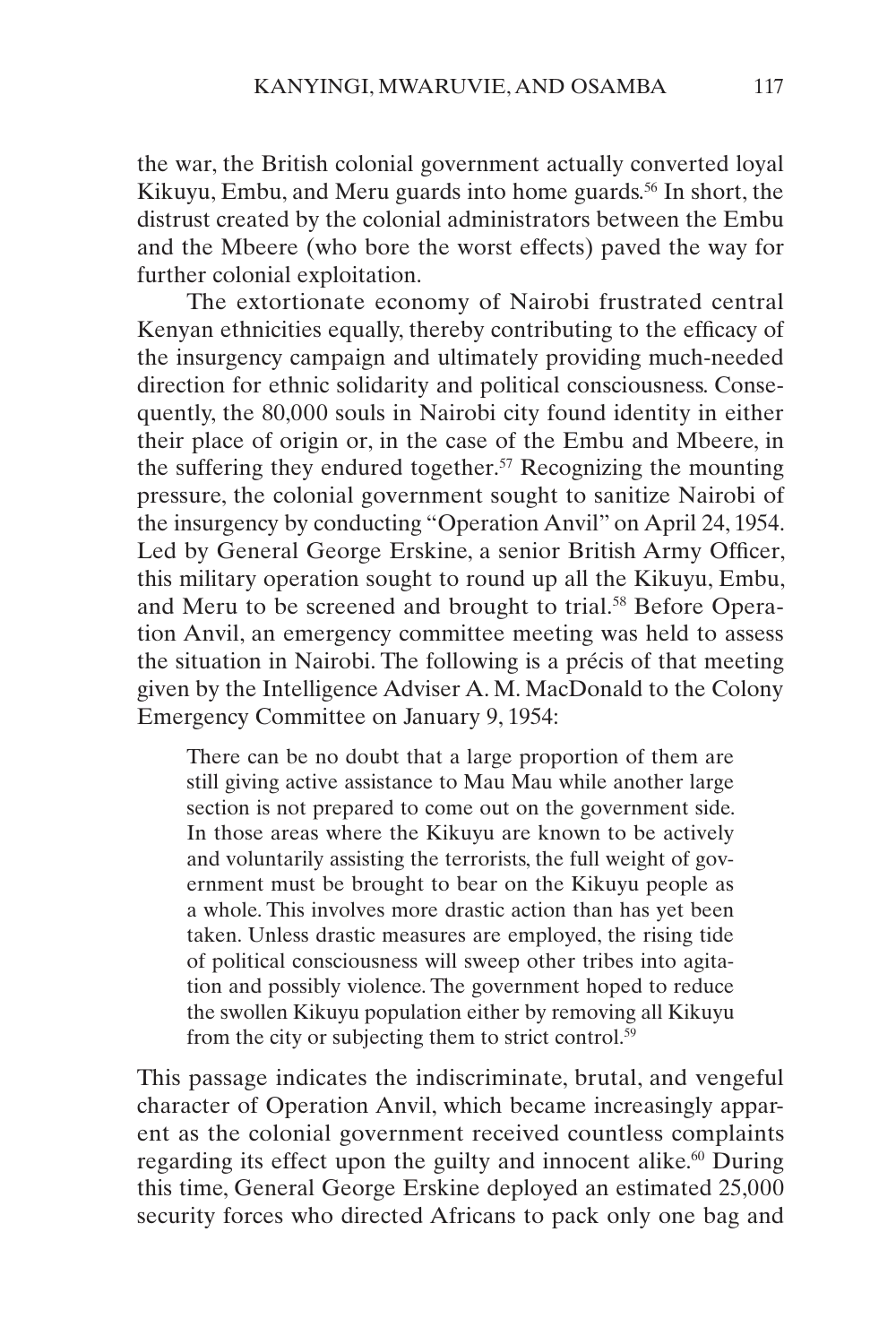<span id="page-12-0"></span>exit the streets peacefully. Caroline Elkins noted, "all Africans were temporarily taken to barbed-wire enclosures. . . the Kikuyu, as well as the closely affiliated Embu and Meru, were separated from the rest.["61](#page-25-0) In the end, Operation Anvil was characterized by confusion and blind expediency wherein protesters were immediately detained in special police vehicles, and military personnel often failed to distinguish between the Embu and Mbeere, who, as should be recognized, bore the weight of the "Anvil" together.

Although having endured many of the same hardships by the conclusion of the emergency on January 12, 1960, the ethnic groups of Central Kenya were not equally acknowledged for their roles in the Mau Mau movement. While the Embu were memorialized through their involvement in the Mau Mau movement, the actions of their Mbeere counterparts received far less credit. Alam Shamsul describes the Mau Mau movement as a Kikuyu, Embu, and Meru phenomenon; that is to say, in the Embu District (home to both the Mbeere and Embu), the Embu were regarded as the sole community involved in the rebellion.<sup>62</sup> The official discourse reinforces the idea that "Mbeere loyalty [to the British colonialists] was beyond question, and they proved themselves energetic in keeping the Mau Mau out of their territory.["63](#page-25-0) Inside the Embu District, the memory of the Mau Mau nationalist movement is still maintained through the lens of the Embu, who obstructed the public legitimacy of the Mbeere involvement in the movement. As a result, the Mbeere lost a defining piece of their identity and were denied a specific historical narrative as actors within an integral part of Kenyan history.

### **Positionality: The Core and the Periphery**

Representation in the Mau Mau historiography depended on the location one settled with respect to Mount Kenya and Nairobi. Markedly, the Mau Mau narratives tended to favor areas nearest to the core (Nairobi and Mt. Kenya), while the peripheral regions, such as the one inhabited by the Mbeere, were insignificant in the Mau Mau historiography. Accordingly, the Kikuyu, living closest to Nairobi, were the first ethnic group to be incorporated into the cash economy, which ultimately shaped their lifestyle and perception of Europeans[.64](#page-25-0) Representation also depended upon the accounts of colonial administrators, who took it upon themselves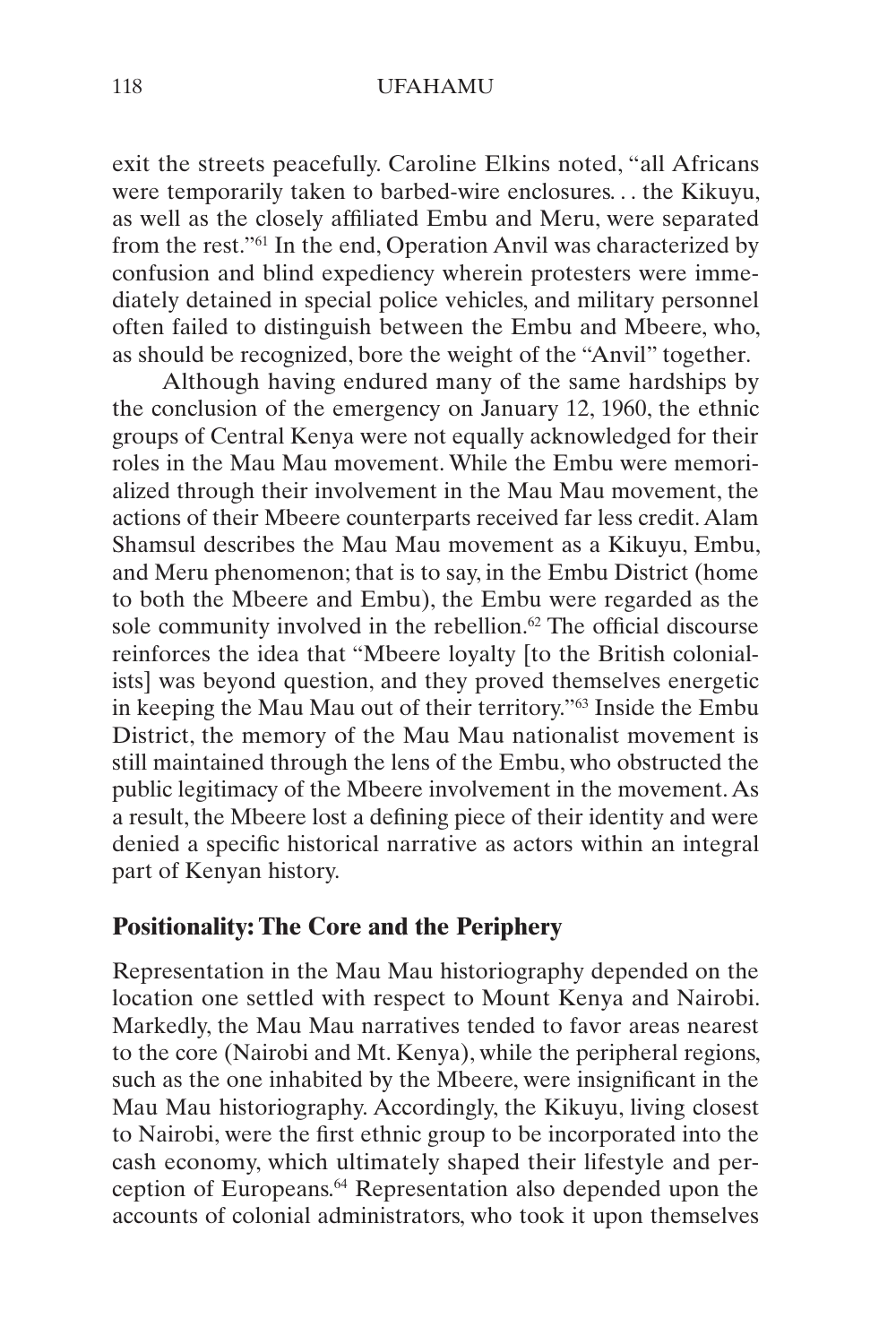<span id="page-13-0"></span>to decide which version of the Mau Mau movement history was fit for public consumption. To avoid future criticism and draw a veil over the past, the British officials handled the most candid reports by either destroying them or flying them to London.<sup>65</sup> These actions suggest that the colonial state played a significant role in silencing the narratives of the Mbeere and other communities in the Mau Mau movement.

Geographically, the Mau Mau movement penetrated lands well beyond the borders of the Mbeere region. To this end, the urban-based Mbeere infiltrated the Ukambani region to encourage greater voluntary support of the Mau Mau movement and spread the appeal of land rights and freedom.<sup>66</sup> Additionally, the outward expansion of Mau Mau ideology eventually resulted in the establishment of oathing in the Embu District; this is evidenced by many chiefs in the Embu District, such as Fausto, Muruatetu, Paul Makenda, and Manunga Ngochi, who decided to take the oath.<sup>67</sup> Thanks to Mau Mau efforts of secrecy and concealment, it was difficult for the British colonial government to blame these chiefs, enabling many of them to escape repressive counter-insurgency campaigns. Regarding the Mbeere themselves, the colonial authorities believed that they were impervious to Mau Mau indoctrination despite their proximity to the "core" of the movement.<sup>68</sup> In contrast, the Ukambani region, where the Kamba lived, was far from Mt. Kenya (the "core"), yet the British nevertheless recognized the Kamba involvement in the Mau Mau movement. Similarly, Narok, despite being located along the "periphery," is recognized by the British to have been profoundly influenced by the movement.<sup>69</sup> Despite the massive infiltration that occurred in Mbeere locations, coupled with the state's acknowledgement of Mau Mau influence in the Kamba and Narok locations, it is clear that the exclusion of the Mbeere from the Mau Mau struggle was deliberate and politically motivated.

Eventually, the Mau Mau movement adjusted tactics, and forests were no longer the primary theater of the conflict. Insurgents oscillated between the African land reserves and Nairobi, enhancing the Mau Mau movement's network. Due to the worsening economic situation in the Mbeere region, many Mbeere had begun migrating to Nairobi since before 1930. The Embu, Meru, and Kikuyu, who were already present in the city, consequently included these newly-urbanized Mbeere in oathing ceremonies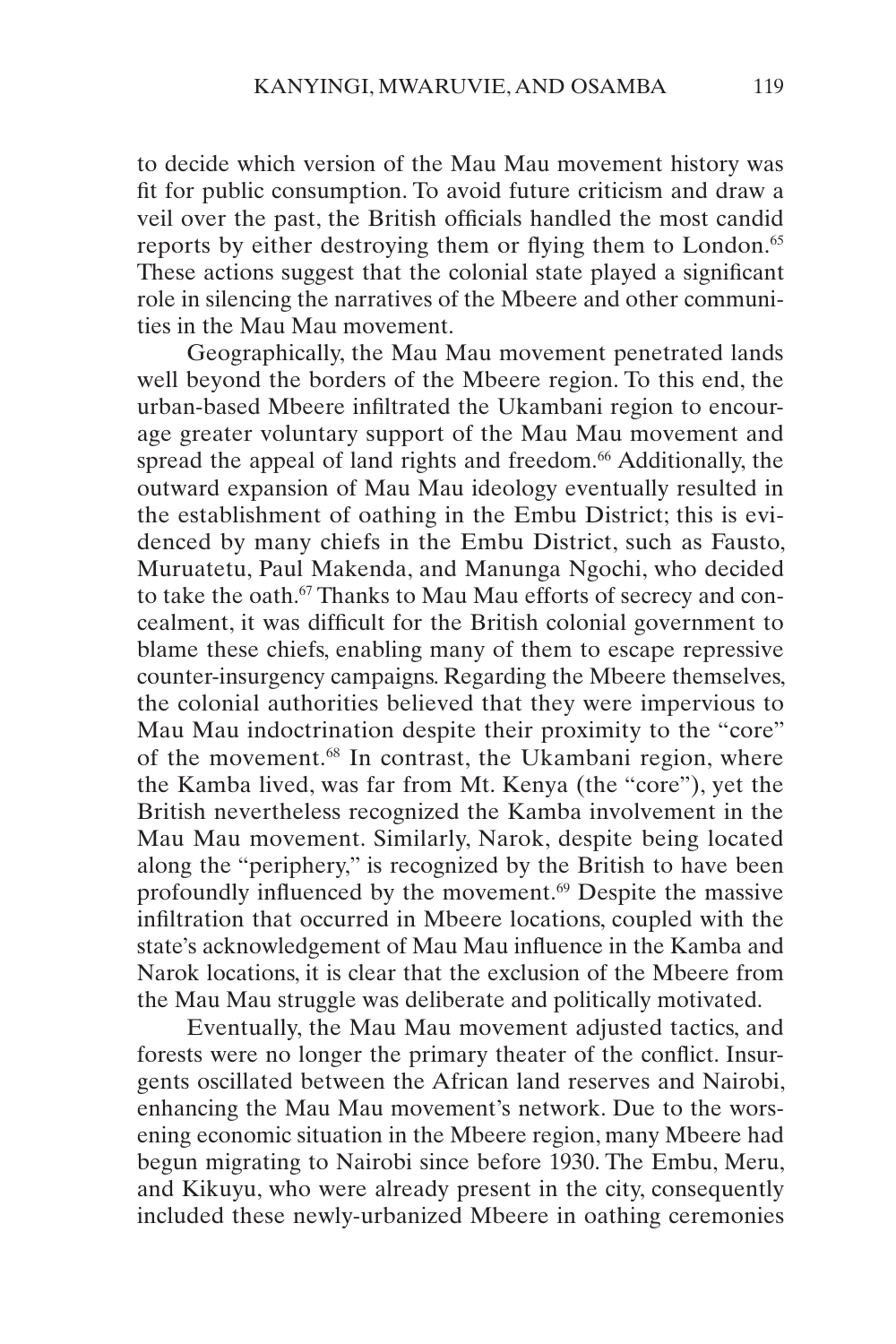<span id="page-14-0"></span>that progressed social solidarity and raised political commitment.<sup>[70](#page-25-0)</sup> That being said, Mwaniki Kabeca refutes the claim that peripheral communities never participated in the Mau Mau movement: "The Mbeere are a secretive community. They took the Mau Mau oath and participated discretely. The Mbeere appeared to be against the Mau Mau movement, and the colonial administrators perceived them as extremely loyal.["71](#page-25-0) Kabeca further argues that Mbeere participation in the Mau Mau movement was complex insofar as their chiefs often shielded them from interactions with the Embu, Kikuyu, and Meru[.72](#page-25-0) In her biography, Mukami Kimathi explains that despite his best intentions, her husband's decision to send her to Nairobi was, in fact, negligent: "He had thrown me into the lion's den that was Nairobi."[73](#page-25-0) On arriving in Nairobi, Mukami Kimathi lived in an ethnically arranged area where she, along with many other Mbeere, suffered alongside the Kikuyu, Meru, and Embu. She contends that the colonial government segregated the Central Province communities in Kariokor, Bondeni, and Bahati to stop the spread of anti-imperialist ideas. Within the communities mentioned above, the Kikuyu, Mbeere, Meru, and Embu were all suspects because of their ethnic group affiliation. Thus, contrary to the narrative advanced by some scholars, the Mbeere were both present and actively involved in the movement's Nairobi-based activities.

As the Mau Mau violence intensified, the colonial government responded by issuing passbooks to censor movement and cast surveillance over the Kikuyu, Mbeere, and Embu alike. These passbooks were issued to ethnic groups suspected of deep involvement in the Mau Mau movement and enabled close supervision by the colonial government.<sup>74</sup> Unfortunately, archival evidence about the issuance of passbooks does not shed light on why the Mbeere, who were issued passbooks and subjected to the same curtailing of personal freedoms as their Kikuyu, Embu, and Meru counterparts, were nevertheless found to be "loyalists." Notably, the passbook order dated February 11, 1954, crippled the movement of all Kikuyu, Embu, and Meru citizens:

No adult Kikuyu, Embu or Meru may move or reside outside his or her Native Land Unit unless in possession of a passbook bearing a special endorsement valid only for a specified move or permit to reside, that such passbook shall be carried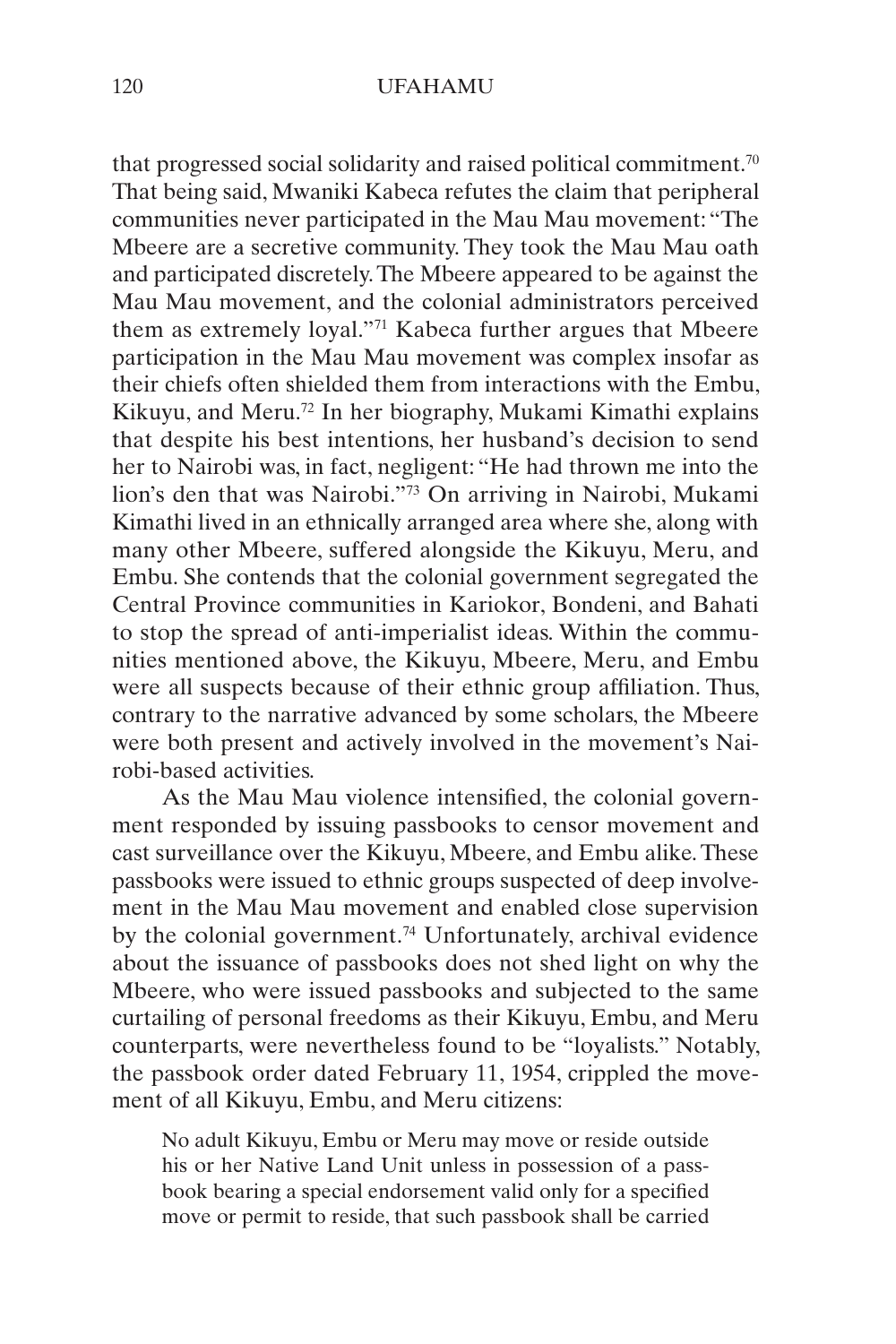<span id="page-15-0"></span>at all times outside Native Land Unit and shall be produced on demand by any authorised person[.75](#page-25-0)

Despite their lack of mention in the excerpt above, oral evidence reveals how the Mbeere who worked in Nairobi and other towns such as Mombasa possessed passbooks.<sup>76</sup> As shown in the following correspondence between the Taita District Commissioner and District Pass Officer, it was hard for colonial administrators to distinguish between the Embu and the Mbeere:

Mr Munyi Musungu, an Mbeere, was charged before Second Class Magistrate Voi on January 13, 1958 with failing to preserve his Kikuyu, Meru and Embu passbook, contrary to section 20(e) of the Emergency Regulations 1954. He was fined Shilling (Shs) 5, which he paid as court fines receipt No. 251822 of 13.1.1958. On January 15, 1958, District Pass officer Mombasa wrote a letter to the District Commissioner Taita District that Munyi Musungu-Passbook No. 28766 was a member of the Mbeere ethnic group and was not required to have a passbook.<sup>[77](#page-26-0)</sup>

Hence, the Mbeere were in fact subjected to the same surveillance and scrutinization that was reserved for suspects of the Mau Mau movement.

### **Labelling in Colonial Embu District**

One especially gruesome tactic utilized by Mau Mau insurgents was the "labelling" of individuals who failed to adhere to the doctrine of the movement. One scholar, Teboho Ansorge, draws a connection between the ear cutting conducted by the insurgents and an ancient, shameful Babylonian punishment reserved for individuals who neglected to pay their fines. In this way, ear cutting was a physical manifestation of one's dereliction of authority[.78](#page-26-0) In particular, the Mbeere witnessed frequent labelling attacks in the 1950s; archival and oral evidence suggests that this ear cutting spree was orchestrated by none other than Mau Mau insurgents.<sup>[79](#page-26-0)</sup> Chief Kombo of Mavuria reported one such attack on an Mbeere caravan resting en route to the Embu market at Gachoka on the night of February 1, 1953. Respondent X, an Mbeerian brought up in Embu, narrated how they planned and executed the Gachoka attack.[80](#page-26-0) During the initial confrontation, it became apparent that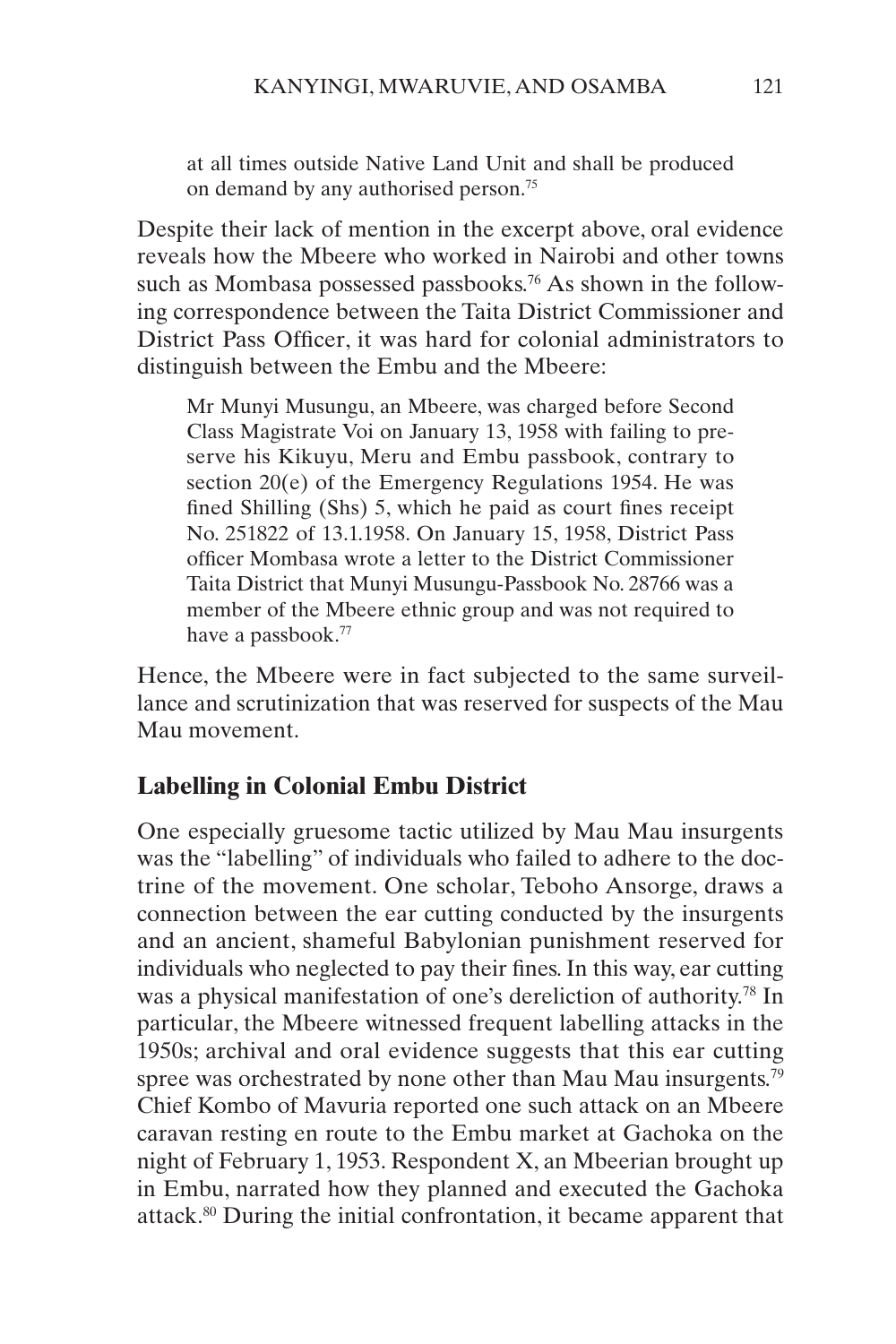<span id="page-16-0"></span>most of the present Mbeere residents had refused to take the Mau Mau oath of unity. Consequently, led by Mwangi Chege and Boniface Maina, the battalion felt compelled to attack. Since it was impossible to oath them all simultaneously, it was decided that they should instead be engraved with a mark. At this moment, the Mau Mau insurgents agreed to mark the Mbeere by clipping their ears; specifically, they selected the right ear for the men and the left ear for the women. This engraved sign (*rori*) signified their refusal to take the oath and signified a permanent transition to a lower status. Respondent X rationalized how such arrangements of physical punishment and their accompanying demotion was the best way to compel conformity and support the goals of the Mau Mau insurgency.

The scars from the Gachoka attack bore witness to the harsh realities of the Mau Mau war of resistance. Ear mutilation was a crude, egregious, and unnecessary practice, especially in the case of Gachoka, in which the option to oath was unavailable. On December 4, 1953, a similar incident occurred when an Mbeere man and his wives had their left ears removed by a gang of eight men at Kiamuringa before being oathed with their own blood.<sup>[81](#page-26-0)</sup> Here, "labelling" was a form of domination, placing all those who were ostensibly anti-Mau Mau on public display[.82](#page-26-0) Essentially, ear cutting relayed to the residents of Central Kenya that the Mbeere were against subaltern consciousness, a grave generalization that carried implications beyond disfigurement. Tellingly, the colonial government was unbothered with the atrocities inflicted upon the Mbeere. This is evidenced by its lack of effort to separate the Mbeere ("loyalists") from the Embu (Mau Mau suspects), as was planned in the case of the Meru.<sup>83</sup> Instead, individuals in the Mbeere region continued to disappear without a trace, prompting great fear and hysteria.<sup>[84](#page-26-0)</sup> By and large, it is clear how the act of ear clipping contributed to the near-elimination of the Mbeere narrative in the Mau Mau war of resistance. The following is one Embu account of how the Mbeere came to lose their ears:

Immediately after the movement started, adverts and invitations were calling on those who would become soldiers and help the White man fight the Mau Mau. The Mbeere men came to a place called Embu and asked them, "Where is this office where people are being employed as soldiers to beat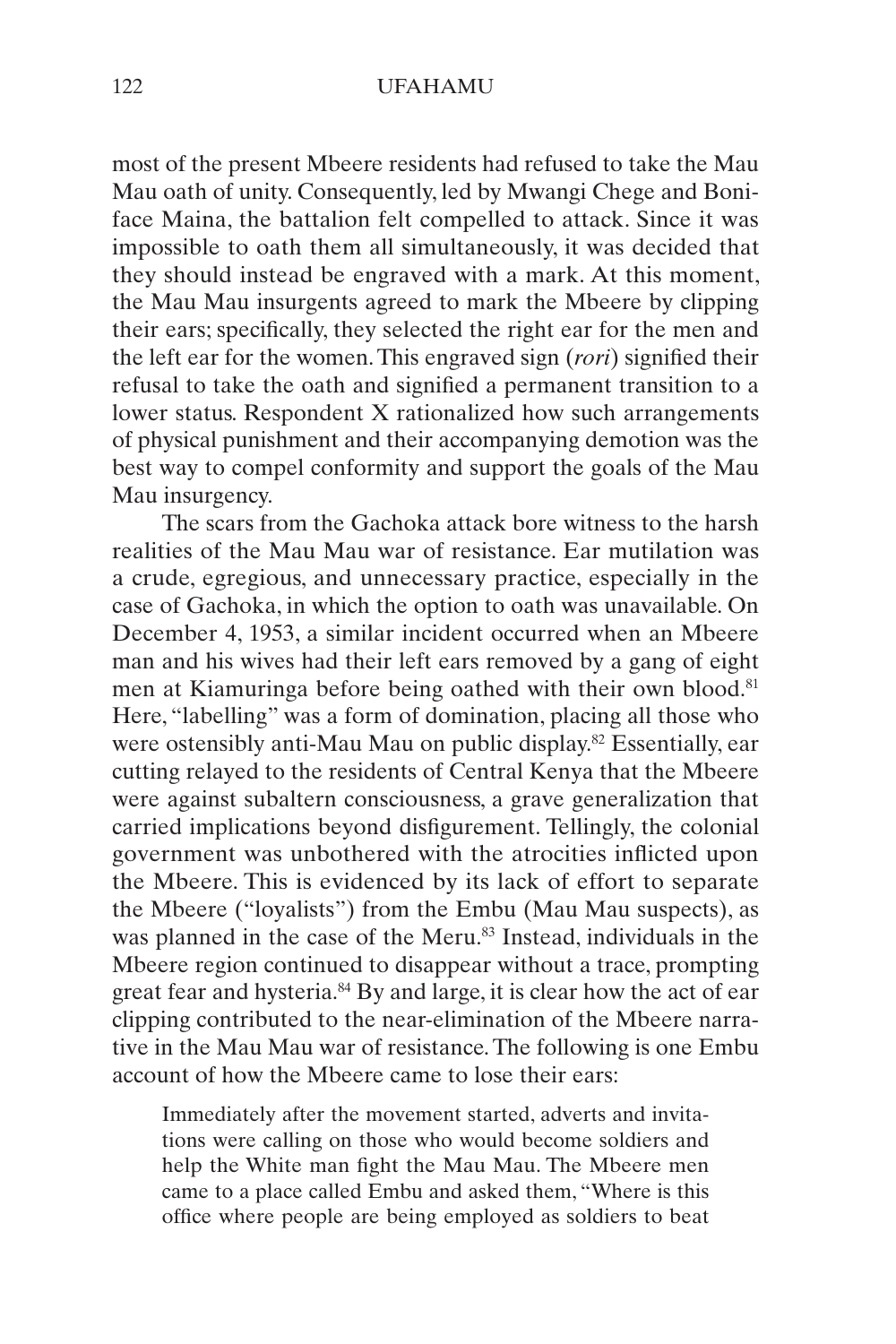<span id="page-17-0"></span>the Embu?" They told them that if that is all they wanted, they should follow them to be shown. They were taken to that place between Ugweri and Mbeere, at the boundaries, around 1953 to 1954. The guide showing them the way took them into a bush where the Mau Mau insurgents were. They were told that "You know you are our brothers; if it were not for that, we would have cut your throats, but we will give you a mark so that you do not talk such nonsense again. Each one of them had an ear chopped off. [85](#page-26-0)

The described incident highlights the division that grew between those who supported the Mau Mau movement and those who stood against it. Those who possessed the authority to "label" (the Embu) also wielded the power to socially construct a distinct group of "others" (the Mbeere), who, due to low population density and lack of political voice, could not control their image. To the residents of the Embu District, ear clipping was normalized as a legitimate method for social classification. Overall, the cataloguing of the Mbeere as loyalists severed them from subaltern consciousness and left them vulnerable, alienated, and insecure.

Needless to say, ear clipping left an irreversible imprint on the Mbeere mind. Within the interviews conducted for this article, there was a general feeling of subordination and inferiority among the Mbeere, evoked in statements such as "*Mumbeere ti Mundu*" (the Mbeere are less human). <sup>[86](#page-26-0)</sup> Worse still, fears of "contamination" caused by association with the Mbeere persist today, limiting their social mobility and thus their livelihoods. Furthermore, although the Mbeere frequently suffered from Mau Mau attacks, the colonial administration failed to address their grievances seriously. The following passage from the Embu District Intelligence Committee reveals either their lack of awareness or their decision to strategically ignore the reality of the situation: "the Mbeere are extremely good and are indignant about this latest ear amputating out-rage. They are perpetually expressing their keenness to come to grips with the enemy."[87](#page-26-0) Thus, although the British recognized the potential for further attacks and reprisal, they chose to act in service of their own interests, framing the circumstances in a manner that meant that protection for the Mbeere was unwarranted.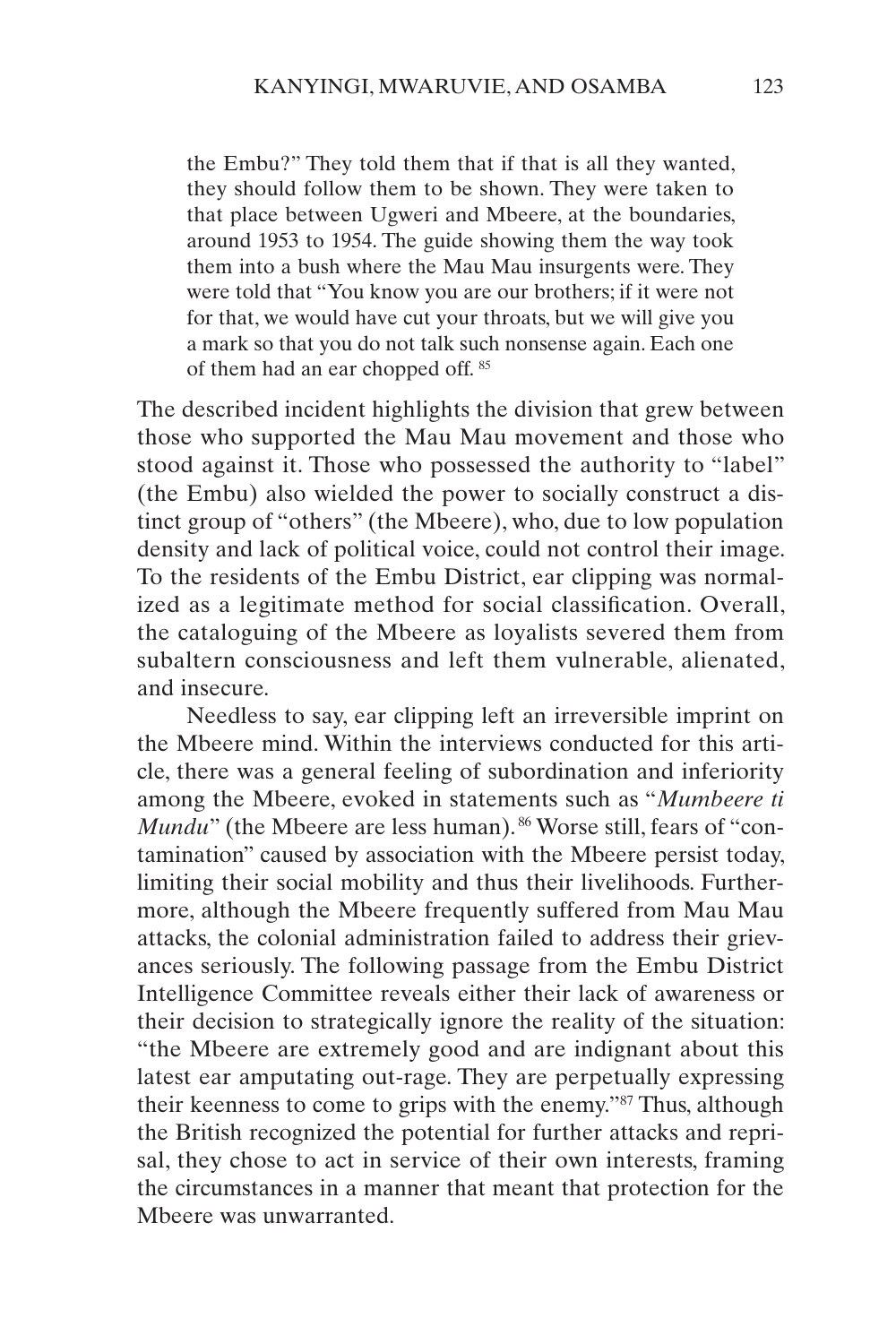### <span id="page-18-0"></span>**The Role of the Mbeere Chiefs in Countering the Mau Mau Insurgency**

The chieftaincy institution was a necessity for the British government, whose colonial officials were too few and too scattered across the colony to govern the territory by themselves.<sup>88</sup> Although the position of chief was non-existent among the Kikuyu and the Mbeere during pre-colonial times, it was determined by the British to be crucial for the administrative hierarchy of Kenya.<sup>[89](#page-26-0)</sup> Eventually, the chiefs were granted a monopoly of power over the implementation of policies in African Districts. Therefore, at least provincially, the administrative burden rested on the chiefs, an entirely new and largely unpopular establishment in many parts of Kenya. Despite widespread dislike for the institution, many aspired to be chiefs in the Mbeere region. Those appointed to this position had already served the administration as sublocation headmen or tribal retainers. In some instances, the administrators appointed people to the status of chieftaincy based on relatives who had previously served in government positions. For example, in the Kiambu District, sixteen chiefs were succeeded by a relative, illustrating a tendency to keep appointments within the same family.[90](#page-26-0) However, it must also be noted that the chief's position was precarious—one either worked in the interest of Europeans or for their fellow natives.<sup>91</sup> Although working for European interests presented an opportunity for personal aggrandizement, it came at the risk of removal by those over whom the chiefs were commissioned to preside.

As local political administrators, chiefs often seized new opportunities to enrich themselves through subtle albeit observable methods, such as fraudulently acquiring land. Years later, they would eventually own small businesses, large herds of goats, and transport companies.<sup>92</sup> However, with the benefits of colonial support came a growing disconnect between chiefs and their fellow natives, as well as immense pressure to carry out government directives without fail. In some cases, appointed chiefs were tasked with disseminating propaganda through local meetings (*baraza*) to sustain the bureaucratic systems.<sup>[93](#page-27-0)</sup> In other cases, faced with widespread resistance, the colonial government demanded that these chiefs address the violent opposition of agitators. To that end, in order to drive their campaign, the colonial administrators often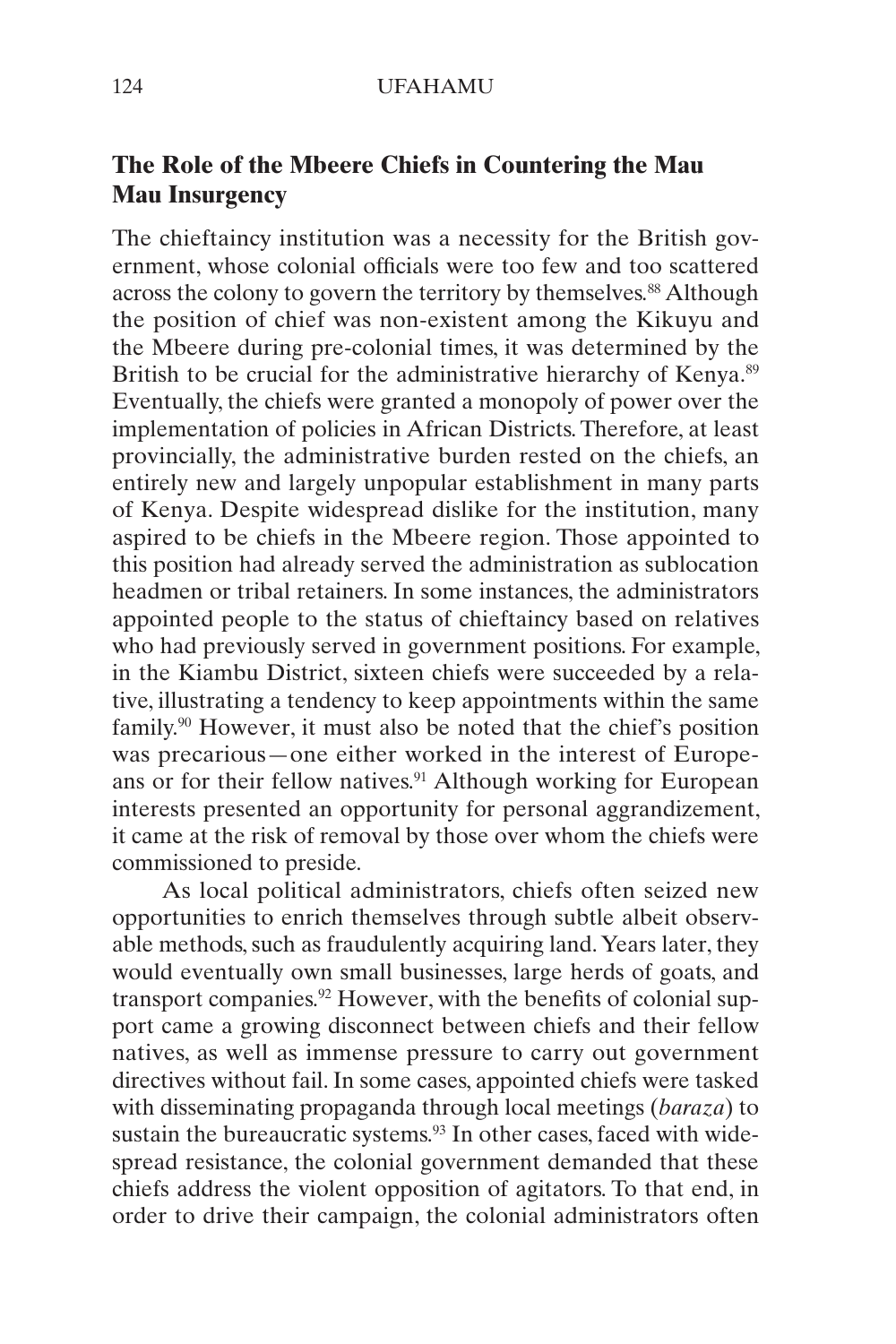<span id="page-19-0"></span>reminded the Mbeere chiefs of their expendable nature. One of the more notorious ways in which chiefs contributed to the colonial penetration of the Mbeere region is by determining the most administratively efficient locations for the future construction of colonial buildings.[94](#page-27-0) Due to the concomitant increase in supervision and oversight, this colonial strategy resulted in a great schism between the Mbeere chiefs and the natives; however, upon realizing the military power of the colonial government, the natives eventually adopted a more cooperative perspective.<sup>[95](#page-27-0)</sup> Unfortunately, tensions were further exacerbated by the numerous other duties that were expected of chiefs, including their burden under the District Commissioner to remit taxes.<sup>96</sup> In sum, chiefs occupied a crucial position that played a pivotal role in determining the direction of the colonial administration.

With respect to their role in the Mau Mau movement, the Mbeere chiefs would eventually begin moderating even the most culturally sensitive aspects of Mbeere life. Like the Kikuyu, the Mbeere conducted clitoridectomy as a process of female initiation to adulthood.[97](#page-27-0) Older women, respecting their cultural traditions, defied the government directive to stop clitoridectomy, which was issued as a punishment for suspected Mau Mau supporters.<sup>98</sup> In the Embu region, clitoridectomy was under serious debate between the older generation of women and the men who served in the Local Native Council, especially the Embu and Mbeere chiefs (who appeared as the main protagonists of the government).<sup>99</sup> This exchange between tradition and the desired outcomes of the colonial government is expressed in the following oral evidence that describes an incident that occurred in Mavuria:

I would not say that Kombo was a good man. He arrested us for branding our bodies with letters that he associated with the Mau Mau movement. We were arrested and kept at Kavondori where we dug trenches. Kombo refused us to be circumcised, citing our mothers had taken the Mau Mau oath, but we did it in secret.<sup>100</sup>

This episode shows how chiefs were willing to arrest anybody suspected of affiliation with the Mau Mau movement, regardless of the cultural significance of their alleged transgression. Over time, the Mbeere were made to believe by their chiefs that the Mau Mau insurgents were terrorists (*mang'ei*)[.101](#page-27-0) This strategy was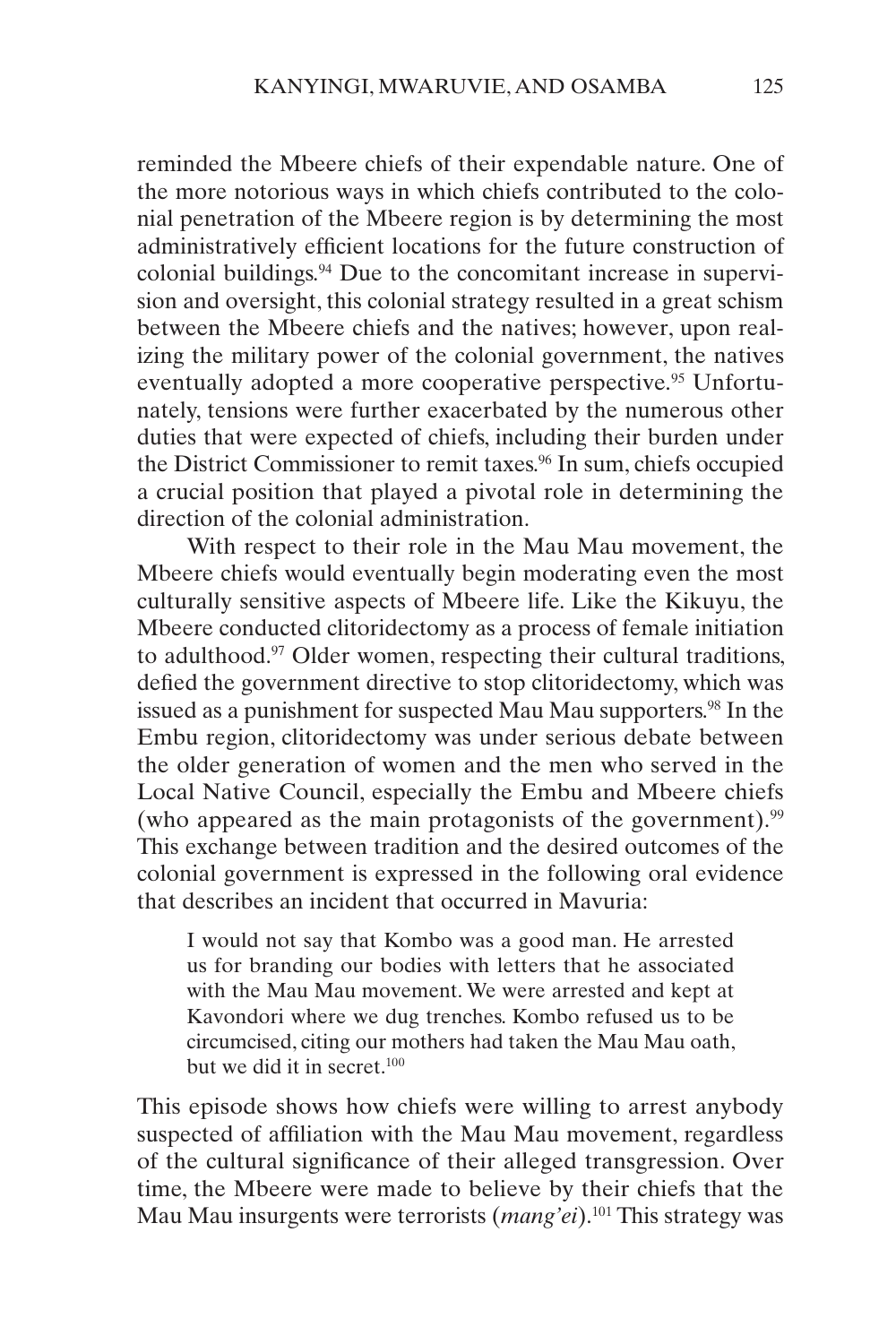<span id="page-20-0"></span>successful, as minimal contact between locals and suspected Mau Mau supporters resulted in a significant loss of traction among the passive insurgency wing[.102](#page-27-0)

It should also be noted that the Mbeere chiefs were quick to salvage or "de-oath" those who had been indoctrinated as an alternative to incarceration. Oral evidence reveals how chief Kombo, the oldest chief and longest-serving chief in Mbeere, administered a cleansing oath (*gutahekio*) as a form of counteroathing.[103](#page-27-0) In this way, chief Kombo demonstrated his worth to the colonial government through his ability to "reclaim" lost Mbeere individuals. One Mbeere chief stands out among the rest as being particularly instrumental in the fight against the Mau Mau insurgency. To prevent the pervasion of the Mau Mau movement in the Mbeere region, Chief Mwandiko of Evurore went to extreme lengths; rather than working towards political integration, Mwandiko chose instead to engender antagonism between the Embu and the Mbeere, effectively undermining the vision of land and self-mastery for all Kenyans. To European officials, however, Mwandiko was an ideal chief for their version of modern progress. The Mbeere, interestingly, did not all share the same assessment of their chief; while some viewed him as warlike and tribalist (ethnocentric), others believed him to be a "true Mbeere," ready to defend his people from Mau Mau attacks.<sup>[104](#page-27-0)</sup>

Nthiga Mukinyango, an Mbeere who was interviewed for this article, recollected how Mwandiko created ruthless paraadministrative and military bodies who mercilessly implemented his command.<sup>105</sup> He further recounts how, during a cleansing ceremony in Ishiara, chief Mwandiko and several tribal retainers severely beat him and others.[106](#page-27-0) After, Mwandiko called for a *baraza* (meeting) for the people of Ishiara, Nguthi, Evurore, and Kathera to make an example of those suspected to be Mau Mau supporters.[107](#page-27-0) Here, Mwandiko ordered a tribal retainer to torture the Mau Mau suspects[.108](#page-27-0) To make matters worse, Chief Mwandiko also authorized the Mbeere in Evurore to retaliate and attack the Embu on sight, solidifying the rupture between the two groups. Jackson Ireri, an Embian who worked in Ishiara as a primary school teacher, recalled how chief Mwandiko fueled hatred even against Embu teachers in the Mbeere regions.<sup>109</sup> Ultimately, Chief Mwandiko's actions in response to the Mau Mau insurgency helped advance a perspective of this history, which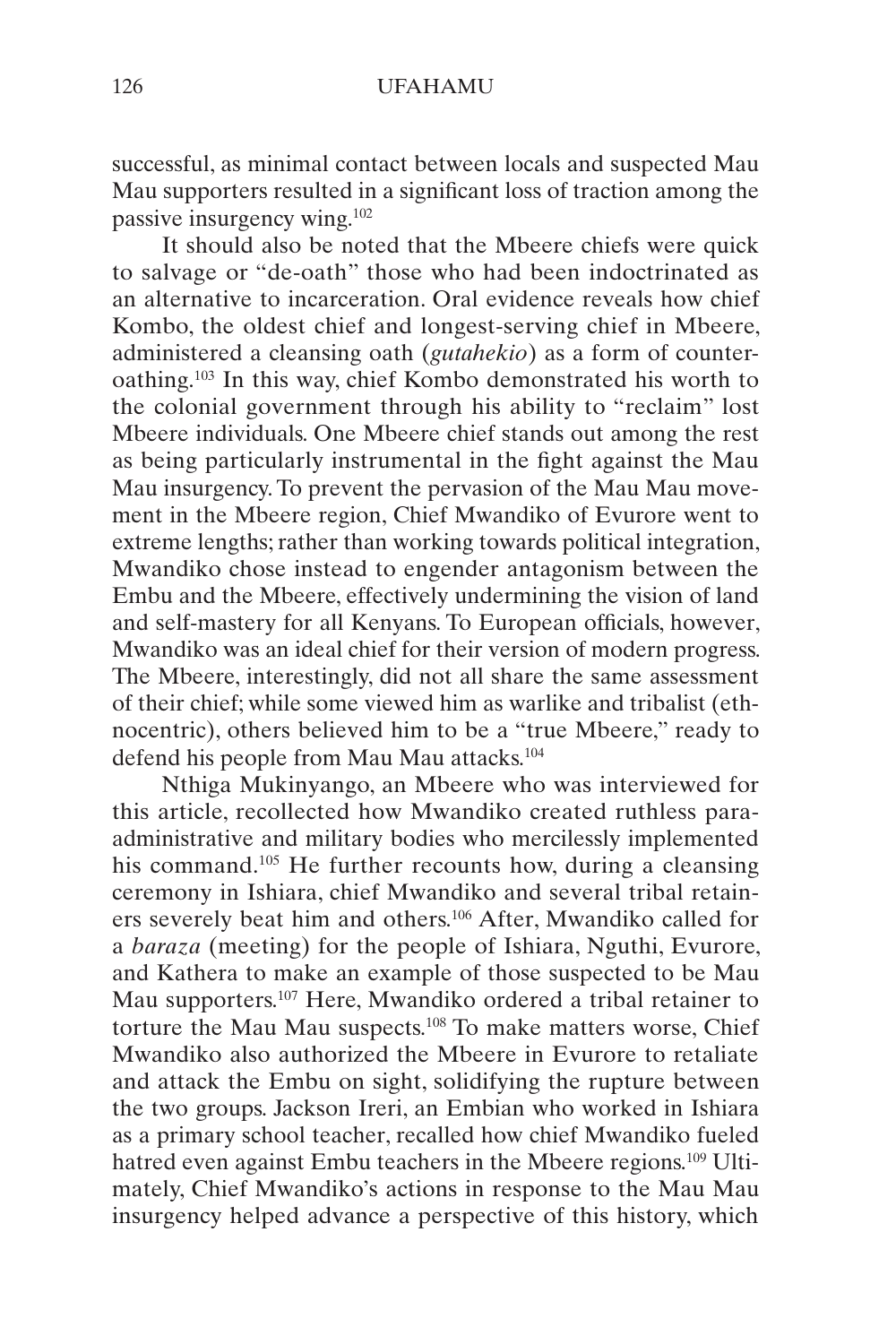<span id="page-21-0"></span>inappropriately categorizes the entirety of the Mbeere people as advocates of the colonial administration.

Together, the colonial government and the Mbeere chiefs fabricated stories of injustices linked to the Embu, who supported the Mau Mau movement.<sup>[110](#page-28-0)</sup> The following statement by Chief Mwandiko is representative of their counter-indoctrination strategy: "There is no way the eyes of *Muembu* and *Mumbere* can see each other; the Embu eyes can burn the Mbeere eyes since Embu are murderers."[111](#page-28-0) Chiefs, as colonial agents, offered information that predominantly served the colonial interests. In his recent study on propaganda generated in the Mau Mau war, Myles Osborne maintains that the colonial government's engagement in information production and dissemination of materials was meant to discredit the Mau Mau movement and inspire confidence in the government over the rebellion.[112](#page-28-0) Along the same lines, the colonial government publicized its "best interests" for the Mbeere and promised projects that were slow to materialize. Similarly, they drew attention to the benefits of colonial development programs to minimize the influence of the Mau Mau movement upon the Kenyan public.

### **Conclusion**

Most scholars laud the contributions of the Kikuyu, the Embu, and the Meru in the Mau Mau movement at the expense of peripheral communities such as the Mbeere. The Kikuyu, Embu, and Meru have used their historical involvement in the Mau Mau movement to claim ownership of their respective narratives, legitimatize claims of immense suffering from the brutality of the colonial government, and gain political and economic control. On the contrary, the peripheral communities, who try to claim victimhood in the Mau Mau narrative, are blocked by the lauded communities who deny them recognition for their genuine contributions. In Embu County, the Embu ethnicity controls the Mau Mau insurgency's narratives and interpretation; this allows them to construct a public memory that rationalizes their participation and diminishes the role of others. Exploring the Mbeere account of this conflict gives voice to the silence and helps to decolonize existing knowledge for the peripheral masses. Fortunately, credible information derived from the Mbeere Mau Mau veterans concerning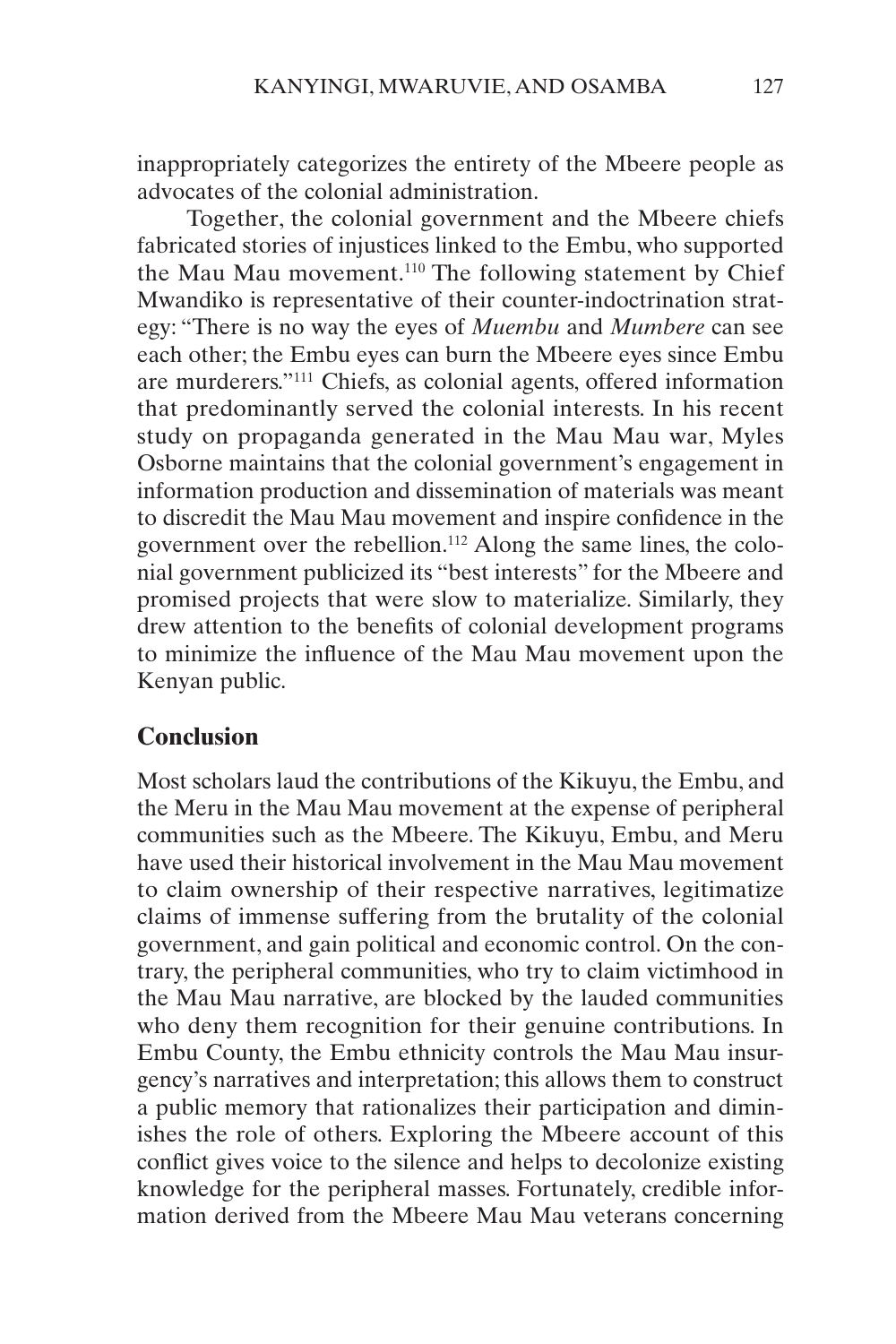<span id="page-22-0"></span>the incontrovertible realities of the colonial encounter adds a new dimension to understanding the Mau Mau movement in Kenya and its role in shaping contemporary societal issues. It is necessary for the collective memory to challenge the dominant image and offer a counter-representation, which presents open-ended interpretation, expands existing knowledge, and enhances imagination. Thus, there is a need to credit peripheral communities like the Mbeere, whose history was sanitized by colonial administrators, dismissed by post-independent governments, rationalized by scholars, and manipulated by the Embu populace to influence the Mau Mau historiography.

#### **Notes**

<sup>[1](#page-1-0)</sup> The materials for this article are from ongoing PhD research titled "At the Periphery in Mau Mau Discourse: A Case of the Mbeere of Embu County, Kenya: 1952-2014" at Karatina University.

[2](#page-1-0) Maina Kinyatti, History of resistance in Kenya, revised edition (Nairobi: Mau Mau Research Center, 2019), 6-12.

[3](#page-2-0) Richard Meinertzhagen, Kenya Diary 1902-1906 (London: Eland books, 1957), 51.

[4](#page-2-0) Colony and protectorate of Kenya (KNA/DC/MRL/1/6/2).

<sup>[5](#page-2-0)</sup> A Report on the Squatter Problem by the Special Commissioner (KNA/ BB/3/154).

[6](#page-2-0) Huw Bennet, Fighting the Mau Mau: The British army and counter-insurgency in Kenya (New York: Cambridge University Press, 2013), 25-26.

[7](#page-2-0) Richard Morrock, "Heritage of Strife: The Effects of Colonialist "Divide and Rule" Strategy Upon the Colonised Peoples." Science & Society 37, no. 2 (1973), 129-51.

[8](#page-2-0) Colony and protectorate of Kenya (KNA/DC/MRL/1/6/2).

[9](#page-2-0) Embu District Annual Report, 1950 (KNA/DC/EBU/1/9).

<sup>[10](#page-3-0)</sup> Bernard Riley and David Brokensha, The Mbeere in Kenya, Vol.1; Changing Rural Ecology. (London: University Press of America, 1988), 44.

[11](#page-3-0) Daniel Branch, Defeating Mau Mau, Creating Kenya: Counter-Insurgency, Civil War and Decolonisation (New York: Cambridge University Press, 2010),101. <sup>[12](#page-3-0)</sup> Bernard Riley and David Brokensha, The Mbeere in Kenya, Vol.1; Changing Rural Ecology. (London: University Press of America, 1988), 44.

[13](#page-4-0) Embu Annual Report 1930-1938. (KNA/DC/EBU/13).

[14](#page-4-0) Marshal Clough, Fighting Two Sides: Kenyan Chiefs and Politicians, 1918-1940 (Niwot: University Press of Colorado, 1990), 16.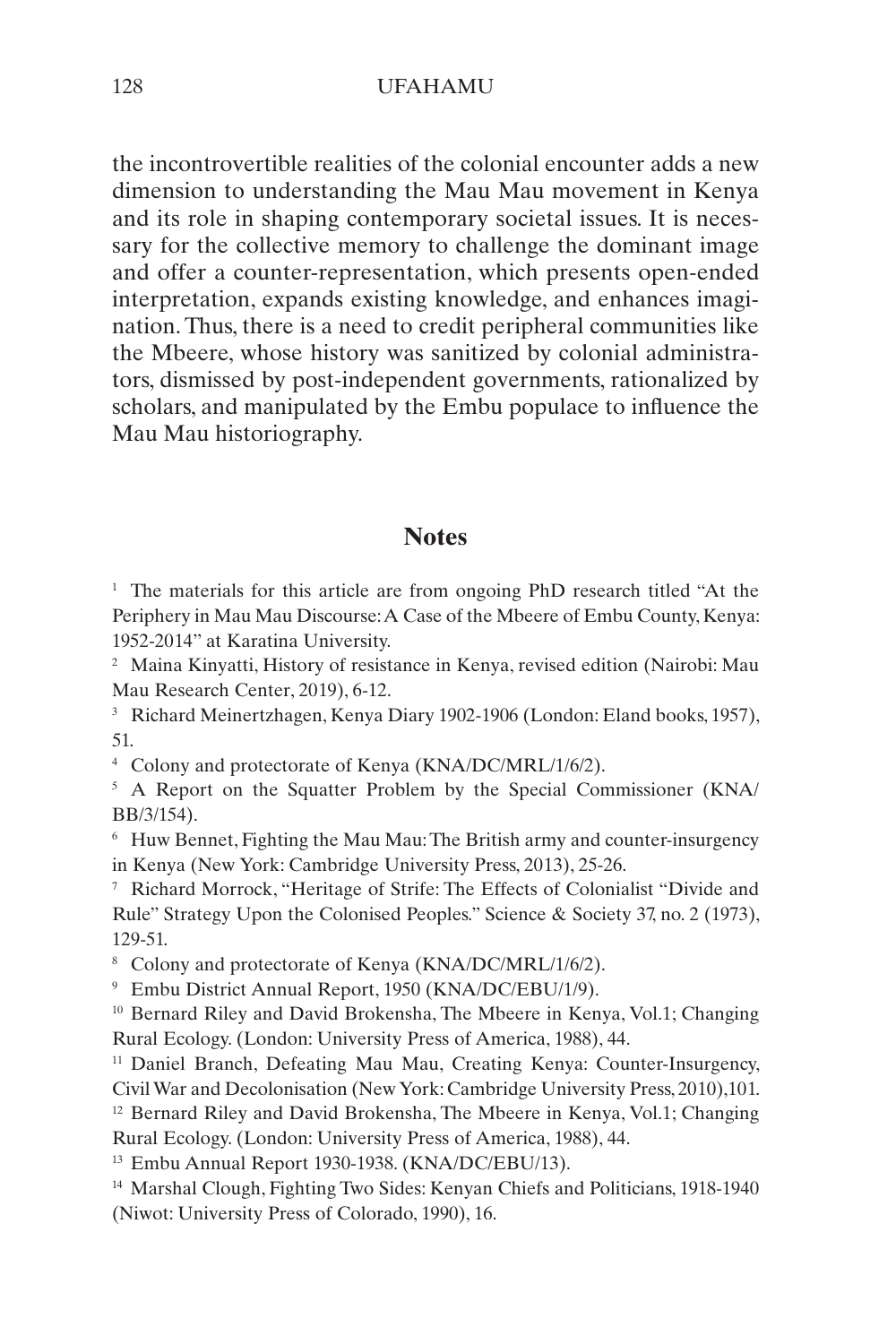<span id="page-23-0"></span><sup>[15](#page-4-0)</sup> Marshal Clough, Fighting Two Sides: Kenyan Chiefs and Politicians,' xx-xxiii.

[16](#page-4-0) Political Record, Part II. (KNA/DC/EBU/3/2).

[17](#page-4-0) Focus Group Discussion (FGD) held at Kombo Munyiri sub-location on January 31, 2020.

<sup>[18](#page-4-0)</sup> Embu Annual Report 1951, Appendix No. 8, the criminal cases tried by various tribunals in 1951 (KNA/DC/EB/1/10).

[19](#page-5-0) Alam Shamsul. Rethinking the Mau Mau in Colonial Kenya (New York: Palgrave Macmillan Press, 2007), 24.

<sup>[20](#page-5-0)</sup> 'Loyal People of Mbeere,' Muembu, December 26, 1953 (KNA AHC/9/22).

[21](#page-5-0) Embu District Intelligence Committee December 17, 1953 (TNA/ FCO 142/5766). The colonial administrators sometimes referred to the Mbeere in the plural as Wambere.

<sup>[22](#page-5-0)</sup> Jack Glazier, "Ritual and Social Conflicts: Circumcision and Oath-Taking in Mbeere." Discussion Paper No.4 (Nairobi: Institute for Development Studies, University College of Nairobi, 1970), 1-2.

[23](#page-5-0) Daniel Branch, Defeating Mau Mau, 101.

[24](#page-6-0) Jomo Kenyatta, Facing Mount Kenya: The Tribal Life of the Gikuyu (London: Secker and Warburg Publishers, 1938), 40-43.

[25](#page-6-0) Jomo Kenyatta, Facing Mount Kenya, 40-43.

<sup>[26](#page-6-0)</sup> Satish Saberwal, The Traditional Political System of the Embu of Central Kenya (Kampala: Institute of Social Research, 1970), 90-93.

[27](#page-6-0) Maloba Wunyabari. Mau Mau and Kenya, 125.

[28](#page-6-0) Jeremiah Mugo, oral interview (OI) held on February 5, 2020, at Siakago.

[29](#page-6-0) On March 31, 1914, Embu District Commissioner Kenyon-Slaney highlighted various forms of oathing in the Mbeere region. See the Political record, part II (KNA/DC/EBU/3/2).

[30](#page-6-0) Political record, part II (KNA/DC/EBU/3/2).

<sup>[31](#page-6-0)</sup> Minutes of a meeting of the Embu African District Council held at Embu on August 21, 22, 23 and 24, 1951 (KNA/BD/5/9). Ruengu means the spleen.

<sup>[32](#page-6-0)</sup> FGD held at Kombo Munyiri sub-location on January 31, 2020. Notably, the Mau Mau oath ended with the following phrase: "May this oath kill me if I reveal its content." This oath was used across many societies in Central Kenya. Its final phrase served to penalize its transgression.

<sup>[33](#page-7-0)</sup> Renison Muchiri. "The Religious Factors in Mau Mau with Particular Reference to Mau Mau Oaths." (1978). NMA Thesis, University of Nairobi, 45-46.

[34](#page-7-0) John Lonsdale, "Constructing Mau Mau," Transactions of the Royal Historical Society 40, (1990): 239-260.

<sup>[35](#page-7-0)</sup> Henry Mwaniki, Mbeere historical texts (Kijabe: Kijabe printing press, 2005), 3. See also Alam Shamsul, "Rethinking the Mau Mau in Colonial Kenya," 45-46. Shamsul argues that the colonial authorities eventually linked magico-religious beliefs to political factors in order to establish a sense of equilibrium between the past and the present.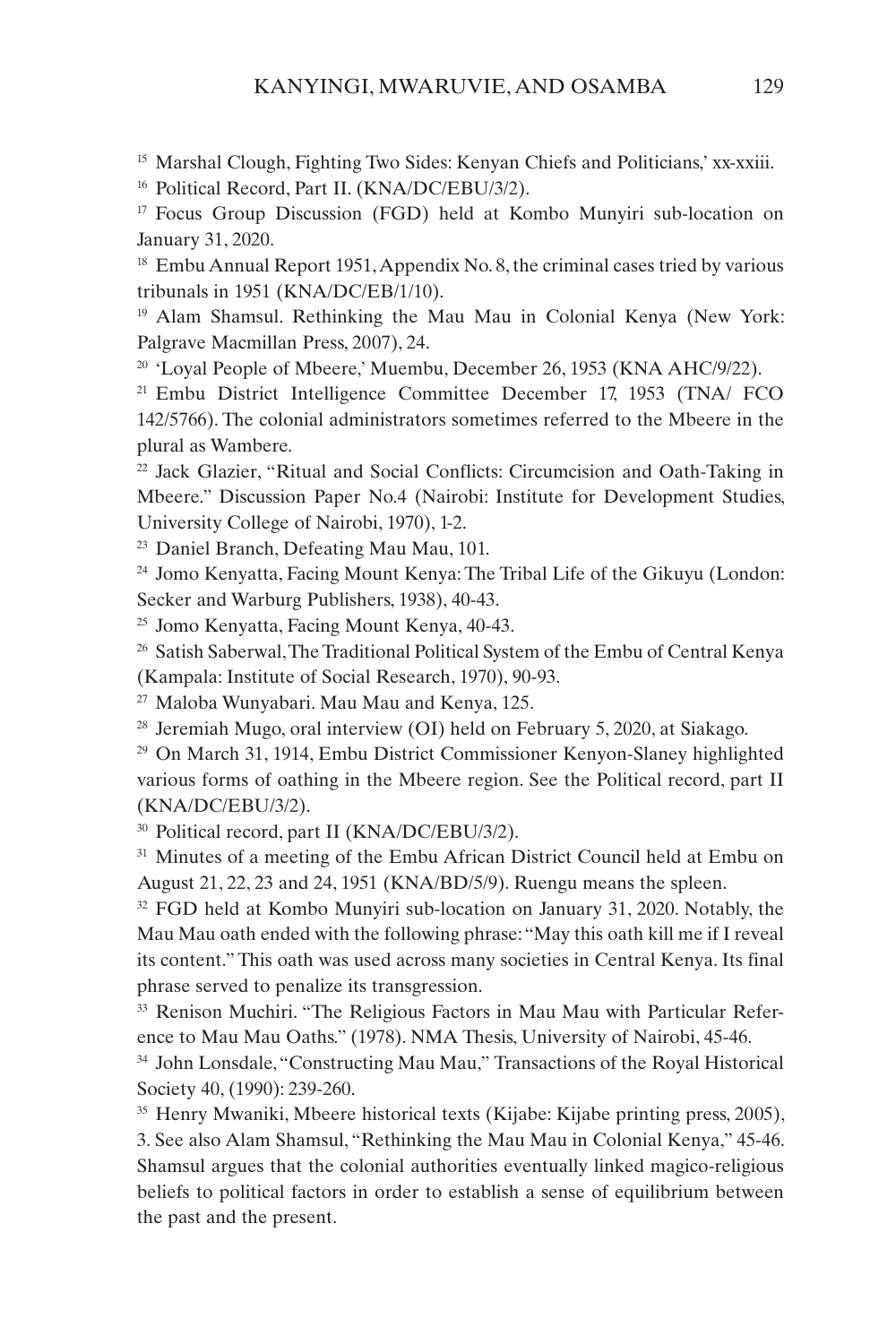<span id="page-24-0"></span>[36](#page-7-0) Embu District Intelligence Committee Summaries, 1953-1954 (TNA/FCO 141/5766).

[37](#page-8-0) Muthengi Mugwate OI held on February 4, 2020, at Gachoka.

<sup>[38](#page-8-0)</sup> Mau Mau unrest; denial of food to Mau Mau. 1953-1955 (TNA/FCO 141/6201.

[39](#page-8-0) Mau Mau unrest; action after Operation Anvil; operations in 1955; plans submitted in response to War Council Directive No. 3. 1955-1956 (TNA/FCO 141/5703).

[40](#page-8-0) FGD held at Mwanyare on February 3, 2020. See also Bruce-Lockhart Katherine, "Unsound Minds and Broken Bodies: The Detention of Hardcore Mau Mau Women at Kamiti and Gitamayu Detention Camps in Kenya 1954-1960," Journal of Eastern African Studies 8, no.4 (2014): 590-608.

[41](#page-8-0) H.K. Wachanga, The Swords of Kirinyaga: The Fight for Land and Freedom (Nairobi: Kenya Literature Bureau, 1978), 20.

 $42$  FGD held on February 3, 2020, at Mwanyare. The respondents asserted that the Mbeere could not steal from the Embu and vice versa.

[43](#page-8-0) Angelique Haugerud, The Culture of Politics in Modern Kenya (London: Cambridge University Press, 1997), 120.

[44](#page-9-0) Angelique Haugerud, "The Culture of Politics in Modern Kenya," 120-121.

[45](#page-9-0) Embu Handing-Over report 1956 (KNA/DC/EBU/2/6).

[46](#page-9-0) John Mwaruvie, Pre-colonial Mbeere Economy: Coping Strategies in an Arid Environment (USA: LAP LAMBERT Academic Publishing, 2011), 120-147.

[47](#page-9-0) Political Record, part II- Divisions and Locations (KNA/DC/EBU/3/4). The District Commissioner (DC) Crampton once described the Embu as one of the dominant races of the region.

[48](#page-9-0) Angelique Haugerud, "The Culture of Politics in Modern Kenya," 121. Kithioro is a verb meaning to twist or trick. The 1917-1918 famine was known as yura ria kithioro, which means "when people deceived each other to obtain food."

[49](#page-10-0) Sherree Zalampas, Adolf Hitler: A Physiological Interpretation of his views on Architecture, Art, and Music (Ohio, Bowling Green State University Popular Press, 1990), 121.

[50](#page-10-0) Embu Handing-Over Report 1956 (KNA/DC/EBU/2/6).

[51](#page-10-0) Leonidas Donskis, Troubled Identity and the Modern World (New York: Palgrave Macmillan Press, 2009), 10.

<sup>[52](#page-10-0)</sup> Boundaries within the Mbeere Division (KNA/DC/EMB/3/3).

[53](#page-10-0) Embu District Annual Report, 1954 (KNA/DC/EBU/1/13).

[54](#page-10-0) John Mwaruvie, Pre-colonial Mbeere Economy, 173-174.

<sup>[55](#page-10-0)</sup> Daniel Branch, "The Enemy Within: Loyalists and the War Against Mau Mau in Kenya," The Journal of African History 48, no.2 (2007): 291-315.

[56](#page-11-0) Mau Mau unrest; action after Operation Anvil; operations in 1955; plans submitted in response to War Council Directive No. 3. 1955-1956. TNA/FCO 141/5703.

<sup>[57](#page-11-0)</sup> David Anderson, Histories of the Hanged: The Dirty War in Kenya and the End of Empire (London: Norton Publishers 2005), 35-37.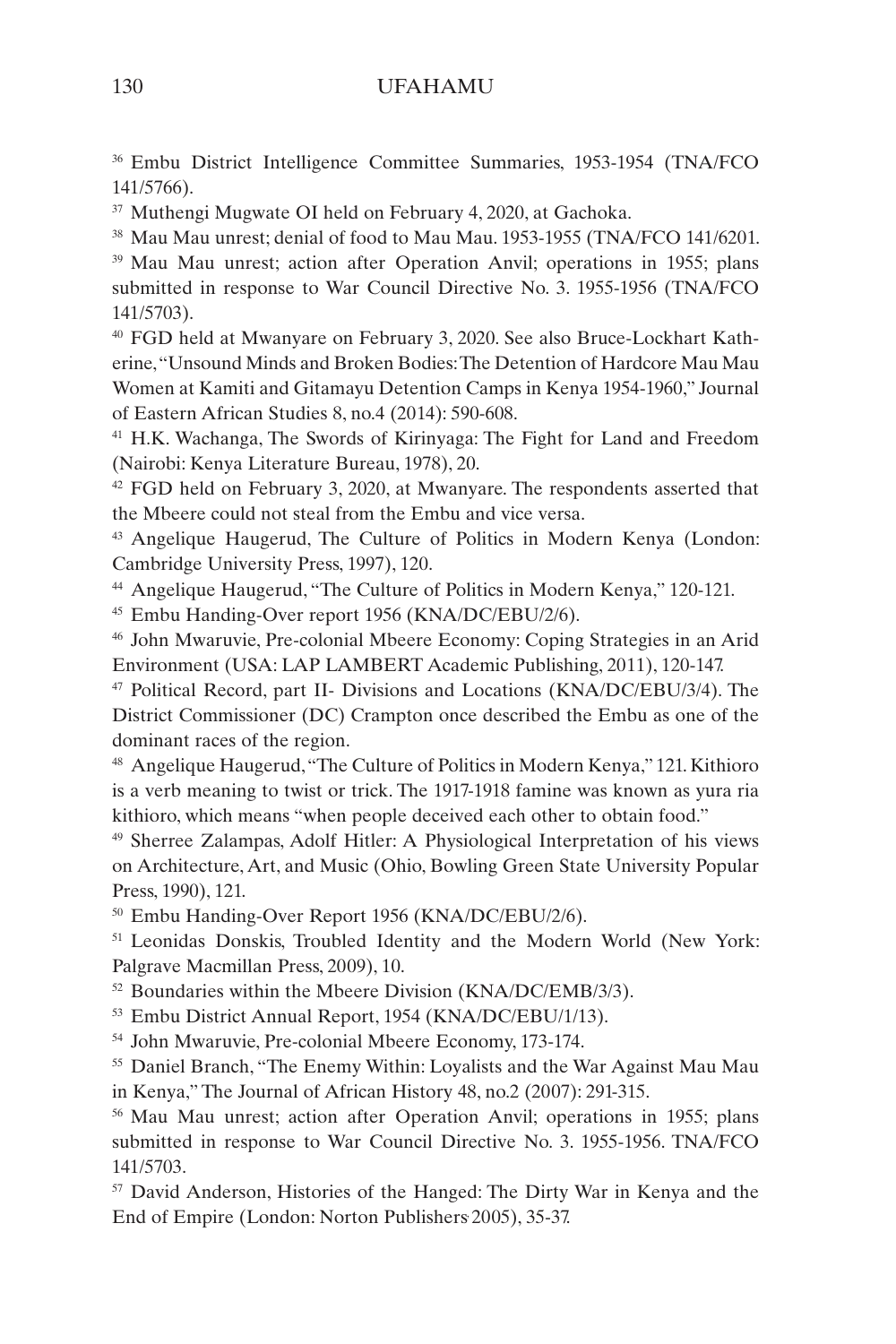<span id="page-25-0"></span>[58](#page-11-0) Irving Kaplan, et al., Area Handbook for Kenya, (Washington, D.C: U.S. Gov't Printing Office, 1976), 56-60.

<sup>[59](#page-11-0)</sup> Emergency Committee; minutes of meetings, 1953-1954 (TNA/FCO 141/6554).

[60](#page-11-0) Maloba Wunyabari. Mau Mau and Kenya: An Analysis of a Peasant Revolt (Nairobi: East African Educational Publishers, 1994), 86-87.

[61](#page-12-0) Caroline Elkins, Imperial Reckoning: The Untold Story of British Gulag in Kenya (New York: Henry Holt and Company, 2005), 122.

 $62$  Alam Shamsul. Rethinking the Mau Mau in Colonial Kenya, 23.

[63](#page-12-0) Embu District Annual report, 1953 (KNA/DC/EBU/1/12).

[64](#page-12-0) Wanyumbari Maloba. Mau Mau and Kenya: An analysis of a Peasant Revolt (Nairobi: East Africa Educational Publishers, 1993), 45-46.

[65](#page-13-0) Owen Bowcott and [Richard Norton-Taylor.](https://www.theguardian.com/profile/richardnortontaylor) "Britain destroyed records of colonial crimes." The Guardian. Accessed March 5, 2021. https://www.theguardian. com/uk/2012/apr/18/britain-destroyed-records-colonial-crimes.

[66](#page-13-0) Information Officer's Report (KNA/BB/8/17).

 $67$  Chief Fausto gave a voluntary statement regarding his attendance of a meeting in January 1950 at Senior Chief Muruatetu's house. Present at this meeting were five other prominent chiefs and eleven others prominent persons in the District. The meeting sought to evaluate how those present could further the agenda of the Mau Mau movement and simultaneously maintain its secrecy (TNA/FCO 141/5766).

[68](#page-13-0) Embu District Annual Report, 1955 (KNA/DC/EBU/1/14).

[69](#page-13-0) Handing-Over Reports (KNA/EP8/2). Kenya National Archives, Nakuru.

[70](#page-14-0) Alam Shamsul, Rethinking the Mau Mau in Colonial Kenya, 36. Indeed, the Mbeere were already in Nairobi in search of greener pastures before 1930. See also David Anderson, Histories of the hanged: the dirty war in Kenya and the end of empire (London: Norton Publishers, 2005), 188-190. For those who lived in Nairobi, accepting the Mau Mau oath was more comfortable than outright refusal. The male migrant wage earners who came to Nairobi from Murang'a, Mbeere, and Embu region never lost ties with rural areas, unlike communities who came from the distant regions of Nyanza and Mombasa. Notably, those who came from Central Province were far less likely to become urbanised. Essentially, these groups from Central Province consisted of rural men who went home and informed their people about the city of shanties, paltry wages, and the Mau Mau movement's promises of self-emancipation.

[71](#page-14-0) Mwaniki Kabeca, OI held at Mutunduri on February 8, 2020.

 $72$  Ibid.

[73](#page-14-0) Wairimu Nderitu, Mukami Kimathi: Mau Mau Freedom Fighters (Nairobi: Mdahalo Bridging Divides Publishers, 2017), 97.

[74](#page-14-0) Muthoni Likimani. Passbook number f.4 7927: Women and Mau Mau in Kenya (Houndmills, Macmillan publishers Ltd, 1985), 40-44.

[75](#page-15-0) Emergency: Kikuyu, Embu, and Meru (KEM) passbooks and loyalty certificates. 1954-1959 (TNA/ FCO 141/6740.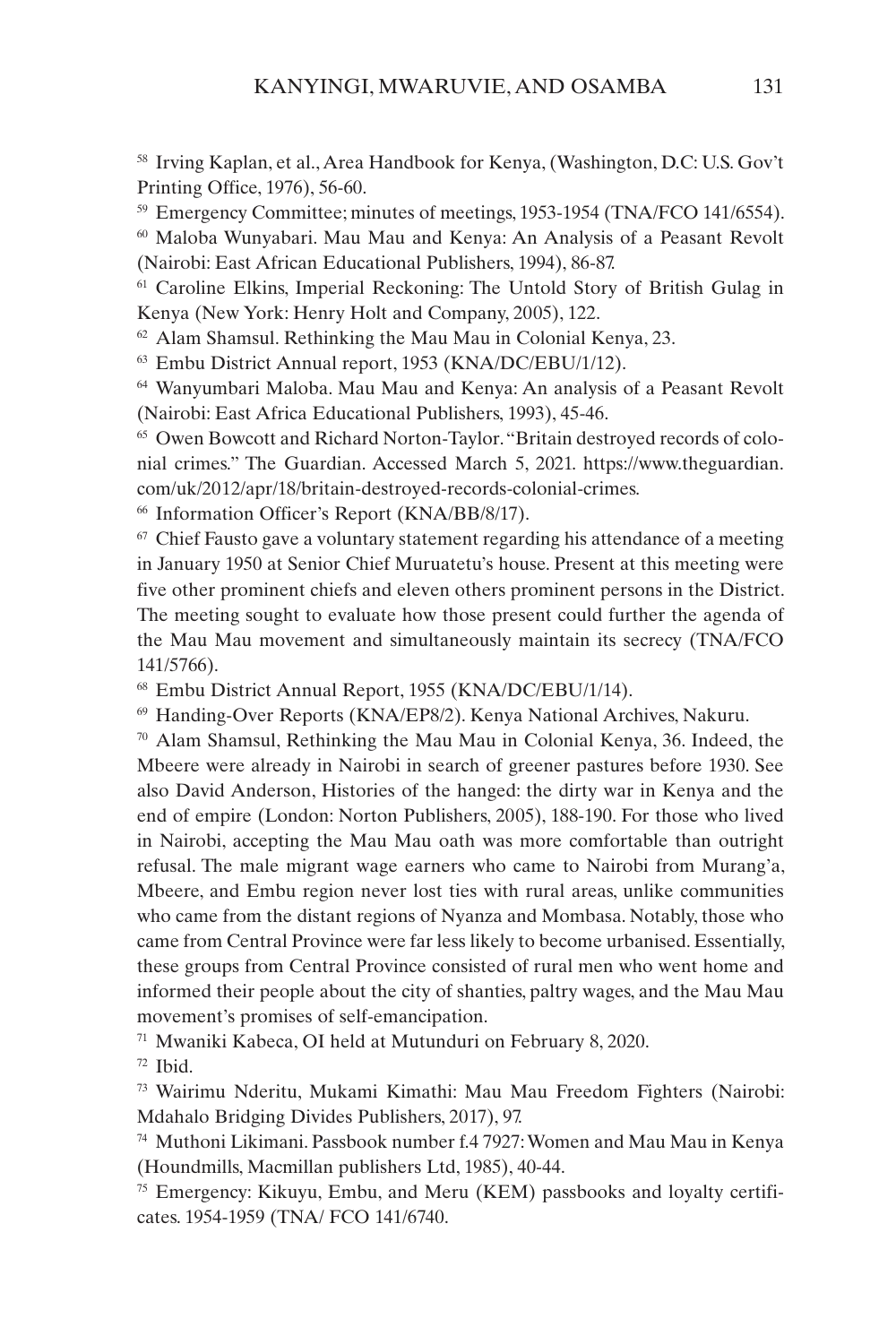<span id="page-26-0"></span>[76](#page-15-0) FGD discussion held at Kombo Munyiri sub-location on January 31, 2020.

[77](#page-15-0) Central Report Annual Report (KNA/PC/Coast/2/1/80).

[78](#page-15-0) Teboho Ansorge, Identify and sort: How Digital Power Changed World Politics (New York: Oxford University Press, 2016), 22-23.

[79](#page-15-0) Embu District Intelligence Committee Summaries, 1953-1954 (TNA/FCO 141/5766).

[80](#page-15-0) Respondent X, OI held at Siakago on February 5, 2020. Respondent X was involved in the Gachoka attack. For security purposes, the researcher concealed the identity.

[81](#page-16-0) Embu District Intelligence Committee Summaries, 1953-1954 (TNA/FCO 141/5766).

<sup>[82](#page-16-0)</sup> Subaltern implies the dominated and, in this case, connotes those who comprised the Mau Mau movement. Subaltern consciousness is the reality of the state of being that unites people for a particular transformation.

[83](#page-16-0) Mau Mau unrest; action after Operation Anvil; operations in 1955; progress reports on War Council Directive. No. 5. 1955 January 1 - 1955 December 31 (TNA/ FCO 141/5701).

[84](#page-16-0) Embu District Intelligence Committee summaries, 1953-1954 (TNA/FCO 141/5766).

<sup>[85](#page-17-0)</sup> Mwaniki Kabeca, OI, held at Mutunduri on February 8, 2020. In Embu dialect, "chopping off" translates to (gucuma).

[86](#page-17-0) Rosalind Eyben and Joy Moncrieffe, The Power of Labelling: How People are Categorized and Why it Matters (London: Earthscan Publishers, 2007), 90. Rosalind Eyben and Joy Moncrieffe assert that "persons who are considered 'not quite human' can suffer physical and psychological torture, seemingly without recourse."

[87](#page-17-0) Embu District Intelligence Committee summaries, 1953-1954 (TNA/FCO 141/5766).

<sup>[88](#page-18-0)</sup> Gerrishon Ndubai, The Ameru in the Mau Mau, 1945-1965 (Master's thesis, University of Nairobi, Kenya, 2012), 115-117.

[89](#page-18-0) Evanson Wamagatta, Controversial Chiefs in Colonial Kenya: The Untold Story of Senior Waruhiu wa Kungu, 1890-1952 (Lanham, MD: Lexington Books), 1.

[90](#page-18-0) Robert Tignor, "Colonial Chiefs in Chiefless Societies," Journal of Modern African Studies 9, no.3, (1971), 339-360. Tignor, using the Munyiri family, gives an example of how hereditary rule worked in Nigeria among the Ibo and the Kombo. The Munyiri family typifies the neo-hereditary line of succession wherein chiefs remain in power for generations. In an FGD discussion held at Kombo Munyiri sub-location on January 31, 2020, it was reported how the Kombo Munyiri family is, to this day, still regarded as a royal family and has been since 1912.

<sup>[91](#page-18-0)</sup> Carl Rosberg and John Nottingham, The Myth of Mau Mau: Nationalism in Kenya (Stanford: First Meridian Publishers, 1970), 82-83.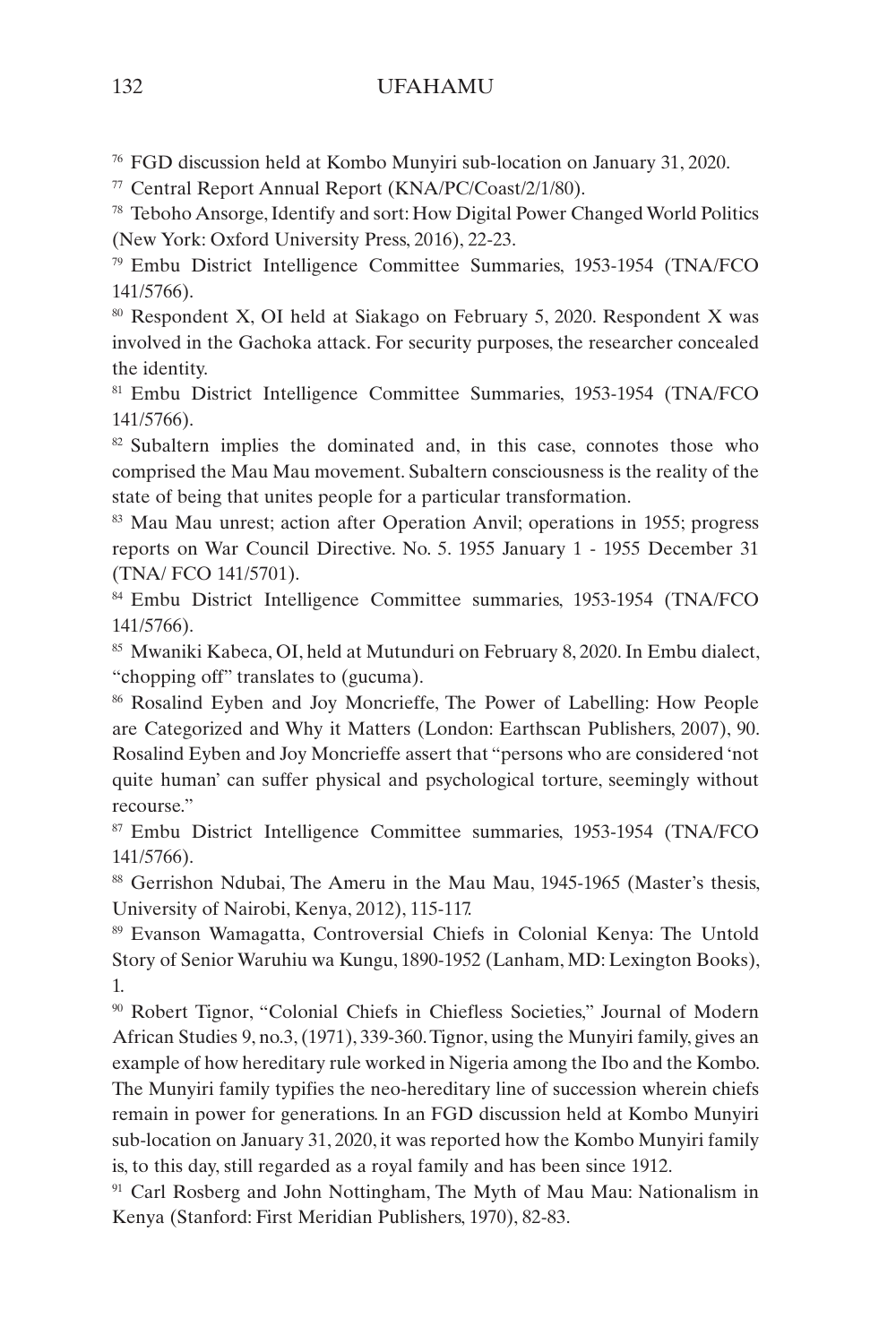<span id="page-27-0"></span> $92$  Mwandiko Ngira file (KNA/ADV/M/12). Chief Mwandiko of Evurore, who owned a lorry for transportation purposes, is a fitting example.

[93](#page-18-0) Michelle Osborn, "Chiefs, Elders, and Traditional Authority," in Cheeseman, Nic et al., The Oxford Handbook of Kenyan Politics (New York: Oxford University Press, 2020), 297.

[94](#page-19-0) Ben Kanyeji, OI, held at Nthawa on February 5, 2020.

 $95$  Ibid.

<sup>[96](#page-19-0)</sup> Angelique Haugerud, The Culture of Politics in Modern Kenya, 127. Astonishingly, chiefs in the Mbeere region were neither subjected to personal threats nor destruction of their property during the Mau Mau period. See also, Embu Handing-Over Report 1956 (KNA/DC/EBU/2/6). Ben Kanyeji, OI, held in Nthawa on February 5, 2020. The colonial government also paid tribute to chiefs who performed exceptionally well. For example, chiefs Muruatetu of Embu, Waruhiu of Kiambu, and Nderi of Nyeri were granted the title of senior chief.

[97](#page-19-0) David Anderson, "Women Missionaries and Colonial Silences in Kenya's Female Circumcision controversy, 1906–1930," The English Historical Review, 133, no. 565 (2018): 1519.

[98](#page-19-0) Charles Ambler, "The Renovation of Custom in Colonial Kenya," 150-151.

[99](#page-19-0) David Anderson, "Women Missionaries and Colonial Silences," 1512-1545.

[100](#page-19-0) Julieta Mutave in an FGD held on February 3, 2020.

[101](#page-19-0)FGDs held on January 31, 2020, and February 3, 2020, in Kombo Munyiri and Mwanyare locations.

<sup>[102](#page-20-0)</sup>The passive wing within the Mau Mau insurgency included the civilians who supported the militant wing (fighting group) with food, intelligence, recruiting, and supplies.

<sup>[103](#page-20-0)</sup> Correspondence on Subversive Movement (Mau Mau Movement) Cleansing Ceremonies (KNA/ZA 1/5). Notably, the Mbeere chiefs did not follow the cleansing procedure outlined in the memorandum of 'gutahekio' ceremony. For example, in the Mbeere region, the chiefs determined both the venue of the cleansing ceremony and the species of sacrificial animal, not the witch doctor. After the sacrifice, the witch doctor asked the cleansed individual to lick the sacrificial blood and immediately restate the Mau Mau oath they took. In the process, the recipient would spit and reply, "I emit it." One was considered "clean" after the process. It is striking how one could discharge an oath taken many months prior.

[104](#page-20-0)FGD held at Kombo Munyiri sub-location on January 31, 2020, and Mwanyare on February 3, 2020.

[105](#page-20-0)Adriana Nthiga Mukinyango OI held at Kathimari-Nguthi Sublocation, February 10, 2020.

[106](#page-20-0) Ibid.

[107](#page-20-0)Chrispin Mate OI held at Kanyuambora on February 8, 2020.

[108](#page-20-0) Ibid. According to Chrispin Mate Mau Mau adherents were beaten mercilessly by a tribal retainer named Mwombobo.